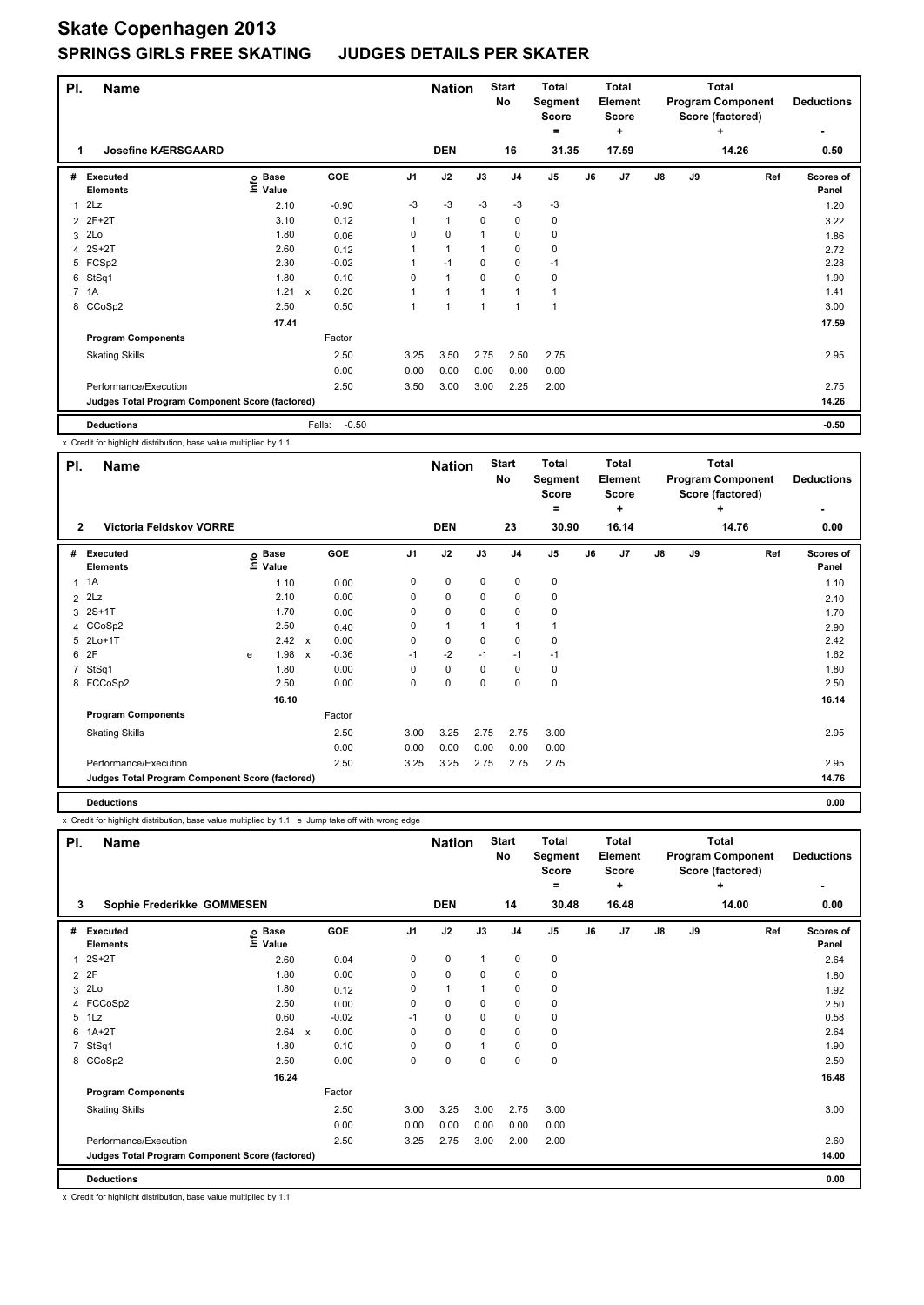| PI.            | <b>Name</b>                                     |                                  |                           |         |                | <b>Nation</b> |              | <b>Start</b><br>No | <b>Total</b><br>Segment<br><b>Score</b><br>= |    | <b>Total</b><br>Element<br><b>Score</b><br>٠ | <b>Total</b><br><b>Program Component</b><br>Score (factored)<br>٠<br>14.51 |    |     | <b>Deductions</b>         |
|----------------|-------------------------------------------------|----------------------------------|---------------------------|---------|----------------|---------------|--------------|--------------------|----------------------------------------------|----|----------------------------------------------|----------------------------------------------------------------------------|----|-----|---------------------------|
| 4              | <b>Wilma BROVALL</b>                            |                                  |                           |         |                | <b>SWE</b>    |              | 25                 | 30.20                                        |    | 15.69                                        |                                                                            |    |     | 0.00                      |
| #              | Executed<br><b>Elements</b>                     | <b>Base</b><br>$ln f$ o<br>Value |                           | GOE     | J <sub>1</sub> | J2            | J3           | J <sub>4</sub>     | J <sub>5</sub>                               | J6 | J <sub>7</sub>                               | $\mathsf{J}8$                                                              | J9 | Ref | <b>Scores of</b><br>Panel |
| 1              | 2Lo+1A+SEQ                                      | 2.32                             |                           | 0.24    | 0              | $\mathbf{1}$  | $\mathbf{1}$ | $\overline{1}$     | 1                                            |    |                                              |                                                                            |    |     | 2.56                      |
| $\overline{2}$ | 2F                                              | 1.80                             |                           | 0.00    | 0              | $\mathbf 0$   | 0            | 0                  | 0                                            |    |                                              |                                                                            |    |     | 1.80                      |
|                | 3 FCSSp2                                        | 2.30                             |                           | 0.20    | 0              | $\mathbf{1}$  |              | 0                  | 0                                            |    |                                              |                                                                            |    |     | 2.50                      |
| 4              | 2S                                              | 1.43                             | X                         | 0.00    | 0              | $\mathbf 0$   | 0            | $\mathbf 0$        | 0                                            |    |                                              |                                                                            |    |     | 1.43                      |
| 5              | 1F                                              | 0.55                             | $\boldsymbol{\mathsf{x}}$ | 0.00    | 0              | $\pmb{0}$     | 0            | $\mathbf 0$        | 0                                            |    |                                              |                                                                            |    |     | 0.55                      |
| 6              | 2Lo+1A+SEQ                                      | 2.55                             | $\boldsymbol{\mathsf{x}}$ | $-0.24$ | $-1$           | $-1$          | $\mathbf 0$  | $-1$               | $-1$                                         |    |                                              |                                                                            |    |     | 2.31                      |
| $\overline{7}$ | StSq1                                           | 1.80                             |                           | 0.10    | $\Omega$       | $\mathbf 0$   | 0            | $\mathbf{1}$       | 0                                            |    |                                              |                                                                            |    |     | 1.90                      |
|                | 8 CCoSp2                                        | 2.50                             |                           | 0.14    | 0              | 1             |              | $-1$               | $\mathbf 0$                                  |    |                                              |                                                                            |    |     | 2.64                      |
|                |                                                 | 15.25                            |                           |         |                |               |              |                    |                                              |    |                                              |                                                                            |    |     | 15.69                     |
|                | <b>Program Components</b>                       |                                  |                           | Factor  |                |               |              |                    |                                              |    |                                              |                                                                            |    |     |                           |
|                | <b>Skating Skills</b>                           |                                  |                           | 2.50    | 3.00           | 3.00          | 2.75         | 3.00               | 3.00                                         |    |                                              |                                                                            |    |     | 2.95                      |
|                |                                                 |                                  |                           | 0.00    | 0.00           | 0.00          | 0.00         | 0.00               | 0.00                                         |    |                                              |                                                                            |    |     |                           |
|                | Performance/Execution                           |                                  |                           | 2.50    | 3.25           | 2.75          | 3.00         | 2.75               | 2.50                                         |    |                                              |                                                                            |    |     | 2.85                      |
|                | Judges Total Program Component Score (factored) |                                  |                           |         |                |               |              |                    |                                              |    |                                              |                                                                            |    |     | 14.51                     |
|                | <b>Deductions</b>                               |                                  |                           |         |                |               |              |                    |                                              |    |                                              |                                                                            |    |     | 0.00                      |

x Credit for highlight distribution, base value multiplied by 1.1

| PI.         | <b>Name</b>                                     |                                                  |                      |                | <b>Nation</b> |      | <b>Start</b><br>No | <b>Total</b><br>Segment<br><b>Score</b><br>$=$ |    | <b>Total</b><br>Element<br><b>Score</b><br>÷ |               |    | <b>Total</b><br><b>Program Component</b><br>Score (factored)<br>٠ | <b>Deductions</b>  |
|-------------|-------------------------------------------------|--------------------------------------------------|----------------------|----------------|---------------|------|--------------------|------------------------------------------------|----|----------------------------------------------|---------------|----|-------------------------------------------------------------------|--------------------|
|             | 5<br>Nina Sophia ALBRECHTSEN                    |                                                  |                      |                | <b>DEN</b>    |      | 17                 | 29.73                                          |    | 15.23                                        |               |    | 14.50                                                             | 0.00               |
|             | # Executed<br><b>Elements</b>                   | <b>Base</b><br>$\mathop{\mathsf{Info}}$<br>Value | <b>GOE</b>           | J <sub>1</sub> | J2            | J3   | J <sub>4</sub>     | J5                                             | J6 | J7                                           | $\mathsf{J}8$ | J9 | Ref                                                               | Scores of<br>Panel |
|             | 1 1A+2Lo                                        | 2.90                                             | $-0.18$              | $-1$           | $-1$          | 0    | $\mathbf 0$        | $-1$                                           |    |                                              |               |    |                                                                   | 2.72               |
|             | 2 2Lo                                           | 1.80                                             | 0.06                 | 0              | 0             | 1    | 0                  | 0                                              |    |                                              |               |    |                                                                   | 1.86               |
|             | $3.2S+1T$                                       | 1.70                                             | 0.00                 | 0              | 0             | 0    | 0                  | 0                                              |    |                                              |               |    |                                                                   | 1.70               |
|             | 4 StSq1                                         | 1.80                                             | 0.40                 | 0              | $\mathbf{1}$  | 1    | $\mathbf{1}$       | 1                                              |    |                                              |               |    |                                                                   | 2.20               |
|             | 5 FCoSp2                                        | 2.00                                             | 0.30                 |                | 0             | 1    | 0                  | 1                                              |    |                                              |               |    |                                                                   | 2.30               |
|             | 6 1A                                            | 1.21                                             | 0.00<br>$\mathsf{x}$ | 0              | 0             | 0    | $\mathbf 0$        | 0                                              |    |                                              |               |    |                                                                   | 1.21               |
| $7^{\circ}$ | 1S                                              | 0.44 x                                           | 0.00                 | 0              | 0             | 0    | 0                  | 0                                              |    |                                              |               |    |                                                                   | 0.44               |
|             | 8 CCoSp2                                        | 2.50                                             | 0.30                 | 1              | 0             | 1    | 0                  | 1                                              |    |                                              |               |    |                                                                   | 2.80               |
|             |                                                 | 14.35                                            |                      |                |               |      |                    |                                                |    |                                              |               |    |                                                                   | 15.23              |
|             | <b>Program Components</b>                       |                                                  | Factor               |                |               |      |                    |                                                |    |                                              |               |    |                                                                   |                    |
|             | <b>Skating Skills</b>                           |                                                  | 2.50                 | 3.00           | 3.00          | 3.00 | 2.50               | 3.00                                           |    |                                              |               |    |                                                                   | 2.90               |
|             |                                                 |                                                  | 0.00                 | 0.00           | 0.00          | 0.00 | 0.00               | 0.00                                           |    |                                              |               |    |                                                                   |                    |
|             | Performance/Execution                           |                                                  | 2.50                 | 3.50           | 2.75          | 3.00 | 2.50               | 2.75                                           |    |                                              |               |    |                                                                   | 2.90               |
|             | Judges Total Program Component Score (factored) |                                                  |                      |                |               |      |                    |                                                |    |                                              |               |    |                                                                   | 14.50              |
|             | <b>Deductions</b>                               |                                                  |                      |                |               |      |                    |                                                |    |                                              |               |    |                                                                   | 0.00               |

x Credit for highlight distribution, base value multiplied by 1.1

| PI.            | <b>Name</b>                                     |                           |                           |         |                | <b>Nation</b> |              | <b>Start</b><br><b>No</b> | <b>Total</b><br>Segment<br><b>Score</b><br>= |    | <b>Total</b><br>Element<br><b>Score</b><br>÷ |               |    | <b>Total</b><br><b>Program Component</b><br>Score (factored)<br>٠ | <b>Deductions</b>  |
|----------------|-------------------------------------------------|---------------------------|---------------------------|---------|----------------|---------------|--------------|---------------------------|----------------------------------------------|----|----------------------------------------------|---------------|----|-------------------------------------------------------------------|--------------------|
| 6              | <b>Katrine HANSEN</b>                           |                           |                           |         |                | <b>DEN</b>    |              | 1                         | 29.54                                        |    | 15.16                                        |               |    | 14.38                                                             | 0.00               |
| #              | Executed<br><b>Elements</b>                     | <b>Base</b><br>۴<br>Value |                           | GOE     | J <sub>1</sub> | J2            | J3           | J <sub>4</sub>            | J <sub>5</sub>                               | J6 | J <sub>7</sub>                               | $\mathsf{J}8$ | J9 | Ref                                                               | Scores of<br>Panel |
| 1              | 1A+2Lo                                          | 2.90                      |                           | 0.12    | 0              | $\mathbf 0$   | $\mathbf{1}$ | $\mathbf 0$               | $\mathbf{1}$                                 |    |                                              |               |    |                                                                   | 3.02               |
| 2              | 2S                                              | 1.30                      |                           | $-0.32$ | $-2$           | $-2$          | $-1$         | $-1$                      | $-2$                                         |    |                                              |               |    |                                                                   | 0.98               |
| 3              | 2T                                              | 1.30                      |                           | $-0.08$ | 0              | $-1$          | 0            | $\mathbf 0$               | $-1$                                         |    |                                              |               |    |                                                                   | 1.22               |
| 4              | CCoSp1                                          | 2.00                      |                           | $-0.18$ | $-1$           | $-1$          | $\mathbf 0$  | $\mathbf 0$               | $-1$                                         |    |                                              |               |    |                                                                   | 1.82               |
| 5              | StSq1                                           | 1.80                      |                           | 0.10    | 1              | $\mathbf 0$   | 0            | $\mathbf 0$               | 0                                            |    |                                              |               |    |                                                                   | 1.90               |
| 6              | 2Lo                                             | 1.98                      | $\boldsymbol{\mathsf{x}}$ | 0.00    | 0              | $\mathbf 0$   | 0            | $\mathbf 0$               | 0                                            |    |                                              |               |    |                                                                   | 1.98               |
| $\overline{7}$ | $1A+2T$                                         | 2.64                      | $\boldsymbol{\mathsf{x}}$ | $-0.04$ | 0              | $\mathbf 0$   | $\mathbf 0$  | $\mathbf 0$               | $-1$                                         |    |                                              |               |    |                                                                   | 2.60               |
|                | 8 FSSp1                                         | 2.00                      |                           | $-0.36$ | $-2$           | $-2$          | 0            | $-2$                      | $\pmb{0}$                                    |    |                                              |               |    |                                                                   | 1.64               |
|                |                                                 | 15.92                     |                           |         |                |               |              |                           |                                              |    |                                              |               |    |                                                                   | 15.16              |
|                | <b>Program Components</b>                       |                           |                           | Factor  |                |               |              |                           |                                              |    |                                              |               |    |                                                                   |                    |
|                | <b>Skating Skills</b>                           |                           |                           | 2.50    | 3.25           | 2.50          | 2.50         | 2.75                      | 3.00                                         |    |                                              |               |    |                                                                   | 2.80               |
|                |                                                 |                           |                           | 0.00    | 0.00           | 0.00          | 0.00         | 0.00                      | 0.00                                         |    |                                              |               |    |                                                                   |                    |
|                | Performance/Execution                           |                           |                           | 2.50    | 3.75           | 2.75          | 2.75         | 2.75                      | 2.75                                         |    |                                              |               |    |                                                                   | 2.95               |
|                | Judges Total Program Component Score (factored) |                           |                           |         |                |               |              |                           |                                              |    |                                              |               |    |                                                                   | 14.38              |
|                | <b>Deductions</b>                               |                           |                           |         |                |               |              |                           |                                              |    |                                              |               |    |                                                                   | 0.00               |

x Credit for highlight distribution, base value multiplied by 1.1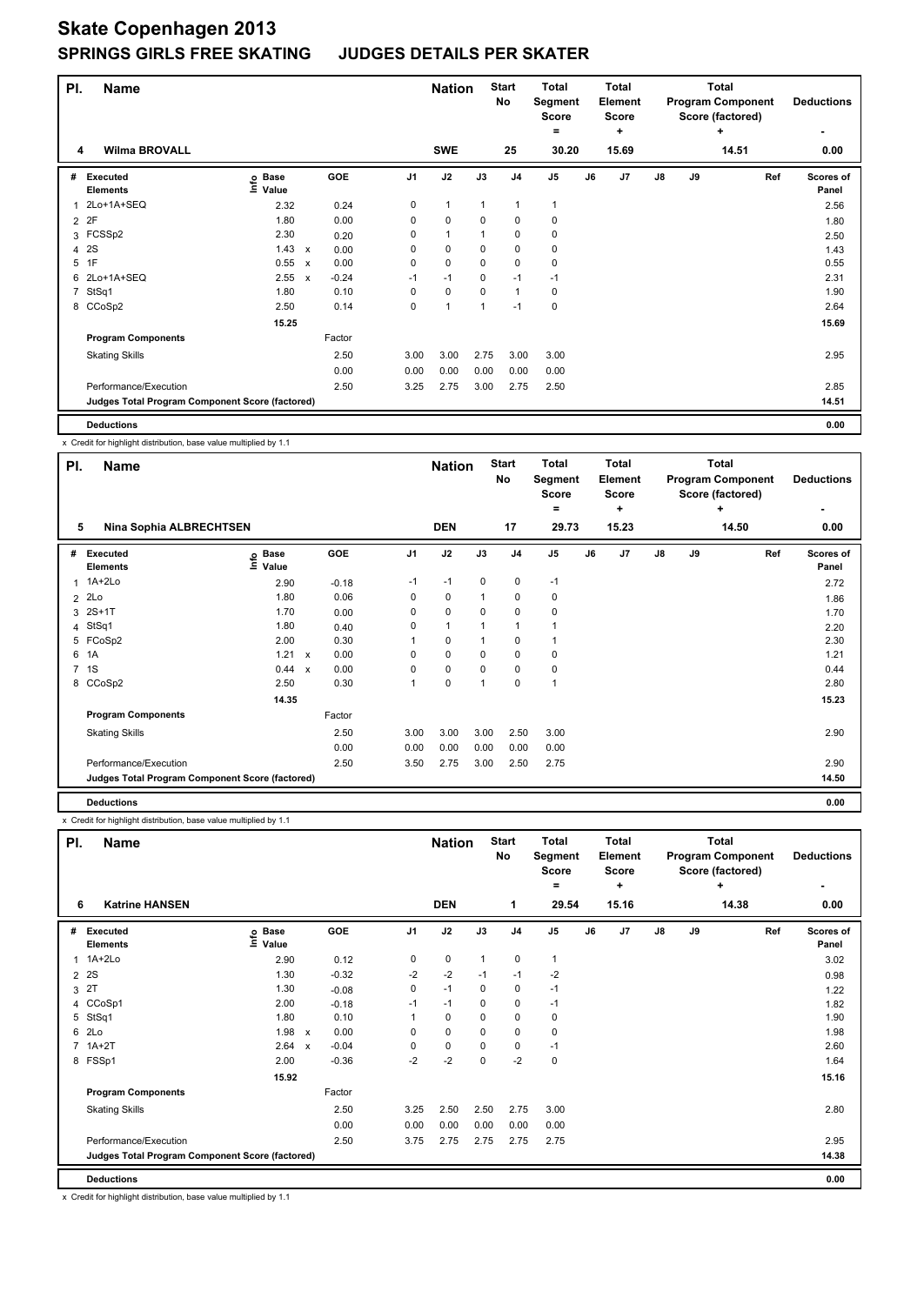| PI.            | <b>Name</b>                                     |                            |        |         |                | <b>Nation</b>  |             | <b>Start</b><br>No | <b>Total</b><br>Segment<br><b>Score</b><br>= |    | <b>Total</b><br>Element<br><b>Score</b><br>÷ | <b>Total</b><br><b>Program Component</b><br>Score (factored)<br>÷<br>13.63 |    |     | <b>Deductions</b>  |
|----------------|-------------------------------------------------|----------------------------|--------|---------|----------------|----------------|-------------|--------------------|----------------------------------------------|----|----------------------------------------------|----------------------------------------------------------------------------|----|-----|--------------------|
| 7              | <b>Anna Emilie BORRE</b>                        |                            |        |         |                | <b>DEN</b>     |             | 29                 | 27.63                                        |    | 14.50                                        |                                                                            |    |     | 0.50               |
| #              | Executed<br><b>Elements</b>                     | <b>Base</b><br>۴ů<br>Value |        | GOE     | J <sub>1</sub> | J2             | J3          | J <sub>4</sub>     | J <sub>5</sub>                               | J6 | J <sub>7</sub>                               | $\mathsf{J}8$                                                              | J9 | Ref | Scores of<br>Panel |
|                | 1 1A+1Lo                                        | 1.60                       |        | 0.04    | 0              | $\overline{1}$ | 0           | $\pmb{0}$          | 0                                            |    |                                              |                                                                            |    |     | 1.64               |
| $\overline{2}$ | 21                                              | 1.30                       |        | $-0.60$ | -3             | $-3$           | $-3$        | $-3$               | $-3$                                         |    |                                              |                                                                            |    |     | 0.70               |
| 3              | 1A                                              | 1.10                       |        | 0.04    | 0              | $\mathbf 0$    | $\mathbf 0$ | $\mathbf 0$        | $\mathbf{1}$                                 |    |                                              |                                                                            |    |     | 1.14               |
| 4              | 2S                                              | 1.30                       |        | $-0.20$ | $-1$           | $-1$           | $-1$        | $-1$               | $-1$                                         |    |                                              |                                                                            |    |     | 1.10               |
|                | 5 FCSSp2                                        | 2.30                       |        | $-0.18$ | $-1$           | 0              | 0           | $-1$               | $-1$                                         |    |                                              |                                                                            |    |     | 2.12               |
| 6              | StSq2                                           | 2.60                       |        | 0.20    | 0              | $\overline{1}$ |             | 0                  | 0                                            |    |                                              |                                                                            |    |     | 2.80               |
| $\overline{7}$ | $2S+2T$                                         | 2.86                       | X      | $-0.36$ | $-2$           | $-1$           | $-2$        | $-2$               | $-2$                                         |    |                                              |                                                                            |    |     | 2.50               |
|                | 8 CCoSp2                                        | 2.50                       |        | 0.00    | 0              | $\mathbf 0$    | $\mathbf 0$ | $\mathbf 0$        | 0                                            |    |                                              |                                                                            |    |     | 2.50               |
|                |                                                 | 15.56                      |        |         |                |                |             |                    |                                              |    |                                              |                                                                            |    |     | 14.50              |
|                | <b>Program Components</b>                       |                            |        | Factor  |                |                |             |                    |                                              |    |                                              |                                                                            |    |     |                    |
|                | <b>Skating Skills</b>                           |                            |        | 2.50    | 3.00           | 2.75           | 2.75        | 2.50               | 2.50                                         |    |                                              |                                                                            |    |     | 2.70               |
|                |                                                 |                            |        | 0.00    | 0.00           | 0.00           | 0.00        | 0.00               | 0.00                                         |    |                                              |                                                                            |    |     |                    |
|                | Performance/Execution                           |                            |        | 2.50    | 3.50           | 3.00           | 2.50        | 2.50               | 2.25                                         |    |                                              |                                                                            |    |     | 2.75               |
|                | Judges Total Program Component Score (factored) |                            |        |         |                |                |             |                    |                                              |    |                                              |                                                                            |    |     | 13.63              |
|                | <b>Deductions</b>                               |                            | Falls: | $-0.50$ |                |                |             |                    |                                              |    |                                              |                                                                            |    |     | $-0.50$            |

x Credit for highlight distribution, base value multiplied by 1.1

| PI. | <b>Name</b>                                     |                            |                           |                   |                | <b>Nation</b>  |      | <b>Start</b><br>No | <b>Total</b><br>Segment<br><b>Score</b><br>= |    | <b>Total</b><br>Element<br><b>Score</b><br>÷ |               |    | <b>Total</b><br><b>Program Component</b><br>Score (factored)<br>٠ | <b>Deductions</b>  |
|-----|-------------------------------------------------|----------------------------|---------------------------|-------------------|----------------|----------------|------|--------------------|----------------------------------------------|----|----------------------------------------------|---------------|----|-------------------------------------------------------------------|--------------------|
| 8   | <b>Hilda EVERTSSON</b>                          |                            |                           |                   |                | <b>SWE</b>     |      | 6                  | 26.41                                        |    | 13.66                                        |               |    | 13.25                                                             | 0.50               |
| #   | Executed<br><b>Elements</b>                     | e Base<br>E Value<br>Value |                           | GOE               | J <sub>1</sub> | J2             | J3   | J <sub>4</sub>     | J <sub>5</sub>                               | J6 | J7                                           | $\mathsf{J}8$ | J9 | Ref                                                               | Scores of<br>Panel |
|     | $1 \t1A$                                        | 1.10                       |                           | 0.00              | 0              | 0              | 0    | 0                  | 0                                            |    |                                              |               |    |                                                                   | 1.10               |
|     | 2 2 S                                           | 1.30                       |                           | $-0.52$           | $-3$           | $-3$           | $-2$ | $-2$               | $-3$                                         |    |                                              |               |    |                                                                   | 0.78               |
|     | 3 CCoSp2                                        | 2.50                       |                           | 0.70              |                | $\overline{2}$ |      | 1                  | $\overline{\mathbf{c}}$                      |    |                                              |               |    |                                                                   | 3.20               |
|     | 4 StSq2                                         | 2.60                       |                           | 0.00              | 0              | 0              | 0    | 0                  | 0                                            |    |                                              |               |    |                                                                   | 2.60               |
|     | 5 2S                                            | 1.43                       | $\boldsymbol{\mathsf{x}}$ | $-0.60$           | -3             | $-3$           | $-3$ | $-3$               | $-3$                                         |    |                                              |               |    |                                                                   | 0.83               |
|     | 6 1A+1A+SEQ                                     | 1.94                       | $\boldsymbol{\mathsf{x}}$ | $-0.08$           | 0              | $-1$           | $-1$ | 0                  | 0                                            |    |                                              |               |    |                                                                   | 1.86               |
|     | 7 FCCoSp1                                       | 2.00                       |                           | $-0.12$           | $-1$           | 0              | 0    | $-1$               | 0                                            |    |                                              |               |    |                                                                   | 1.88               |
|     | 8 1F+1A+SEQ                                     | 1.41                       | $\mathbf{x}$              | 0.00              | 0              | 0              | 0    | $\mathbf 0$        | 0                                            |    |                                              |               |    |                                                                   | 1.41               |
|     |                                                 | 14.28                      |                           |                   |                |                |      |                    |                                              |    |                                              |               |    |                                                                   | 13.66              |
|     | <b>Program Components</b>                       |                            |                           | Factor            |                |                |      |                    |                                              |    |                                              |               |    |                                                                   |                    |
|     | <b>Skating Skills</b>                           |                            |                           | 2.50              | 3.00           | 3.00           | 2.50 | 2.75               | 2.75                                         |    |                                              |               |    |                                                                   | 2.80               |
|     |                                                 |                            |                           | 0.00              | 0.00           | 0.00           | 0.00 | 0.00               | 0.00                                         |    |                                              |               |    |                                                                   |                    |
|     | Performance/Execution                           |                            |                           | 2.50              | 3.25           | 2.25           | 2.25 | 2.25               | 2.50                                         |    |                                              |               |    |                                                                   | 2.50               |
|     | Judges Total Program Component Score (factored) |                            |                           |                   |                |                |      |                    |                                              |    |                                              |               |    |                                                                   | 13.25              |
|     | <b>Deductions</b>                               |                            |                           | Falls:<br>$-0.50$ |                |                |      |                    |                                              |    |                                              |               |    |                                                                   | $-0.50$            |

x Credit for highlight distribution, base value multiplied by 1.1

| PI.            | <b>Name</b>                                     |                                  |                           |         |                | <b>Nation</b> |              | <b>Start</b><br>No | <b>Total</b><br>Segment<br><b>Score</b><br>= |    | <b>Total</b><br>Element<br><b>Score</b><br>$\ddot{}$ |               |    | <b>Total</b><br><b>Program Component</b><br>Score (factored)<br>٠ | <b>Deductions</b>  |
|----------------|-------------------------------------------------|----------------------------------|---------------------------|---------|----------------|---------------|--------------|--------------------|----------------------------------------------|----|------------------------------------------------------|---------------|----|-------------------------------------------------------------------|--------------------|
| 9              | <b>Emma GUSTAFSSON</b>                          |                                  |                           |         |                | <b>SWE</b>    |              | 15                 | 25.41                                        |    | 12.53                                                |               |    | 12.88                                                             | 0.00               |
| #              | Executed<br><b>Elements</b>                     | <b>Base</b><br>e Base<br>E Value |                           | GOE     | J <sub>1</sub> | J2            | J3           | J <sub>4</sub>     | J <sub>5</sub>                               | J6 | J7                                                   | $\mathsf{J}8$ | J9 | Ref                                                               | Scores of<br>Panel |
| 1              | 2S+1Lo                                          | 1.80                             |                           | 0.04    | 0              | 0             | $\mathbf{1}$ | 0                  | 0                                            |    |                                                      |               |    |                                                                   | 1.84               |
| $\overline{2}$ | 1A                                              | 1.10                             |                           | 0.00    | 0              | $\pmb{0}$     | 0            | 0                  | 0                                            |    |                                                      |               |    |                                                                   | 1.10               |
|                | 3 CCoSp1                                        | 2.00                             |                           | 0.00    | 0              | $\mathbf 0$   | 0            | $\mathbf 0$        | 0                                            |    |                                                      |               |    |                                                                   | 2.00               |
| $\overline{4}$ | 2T                                              | 1.30                             |                           | $-0.12$ | $-1$           | $-1$          | 0            | $\pmb{0}$          | $-1$                                         |    |                                                      |               |    |                                                                   | 1.18               |
| 5              | StSq1                                           | 1.80                             |                           | $-0.06$ | 0              | 0             | 0            | $-1$               | 0                                            |    |                                                      |               |    |                                                                   | 1.74               |
| 6              | 2S                                              | 1.43                             | $\mathsf{x}$              | 0.00    | 0              | $\mathbf 0$   | 0            | 0                  | 0                                            |    |                                                      |               |    |                                                                   | 1.43               |
| $\overline{7}$ | 1A+1A+SEQ                                       | 1.94                             | $\boldsymbol{\mathsf{x}}$ | $-0.04$ | 0              | $-1$          | 0            | $\mathbf 0$        | 0                                            |    |                                                      |               |    |                                                                   | 1.90               |
|                | 8 FSSpB                                         | 1.70                             |                           | $-0.36$ | $-1$           | $-1$          | $-2$         | $-2$               | $\pmb{0}$                                    |    |                                                      |               |    |                                                                   | 1.34               |
|                |                                                 | 13.07                            |                           |         |                |               |              |                    |                                              |    |                                                      |               |    |                                                                   | 12.53              |
|                | <b>Program Components</b>                       |                                  |                           | Factor  |                |               |              |                    |                                              |    |                                                      |               |    |                                                                   |                    |
|                | <b>Skating Skills</b>                           |                                  |                           | 2.50    | 3.00           | 2.50          | 2.50         | 2.00               | 2.25                                         |    |                                                      |               |    |                                                                   | 2.45               |
|                |                                                 |                                  |                           | 0.00    | 0.00           | 0.00          | 0.00         | 0.00               | 0.00                                         |    |                                                      |               |    |                                                                   |                    |
|                | Performance/Execution                           |                                  |                           | 2.50    | 3.25           | 2.25          | 2.75         | 2.50               | 2.75                                         |    |                                                      |               |    |                                                                   | 2.70               |
|                | Judges Total Program Component Score (factored) |                                  |                           |         |                |               |              |                    |                                              |    |                                                      |               |    |                                                                   | 12.88              |
|                | <b>Deductions</b>                               |                                  |                           |         |                |               |              |                    |                                              |    |                                                      |               |    |                                                                   | 0.00               |

x Credit for highlight distribution, base value multiplied by 1.1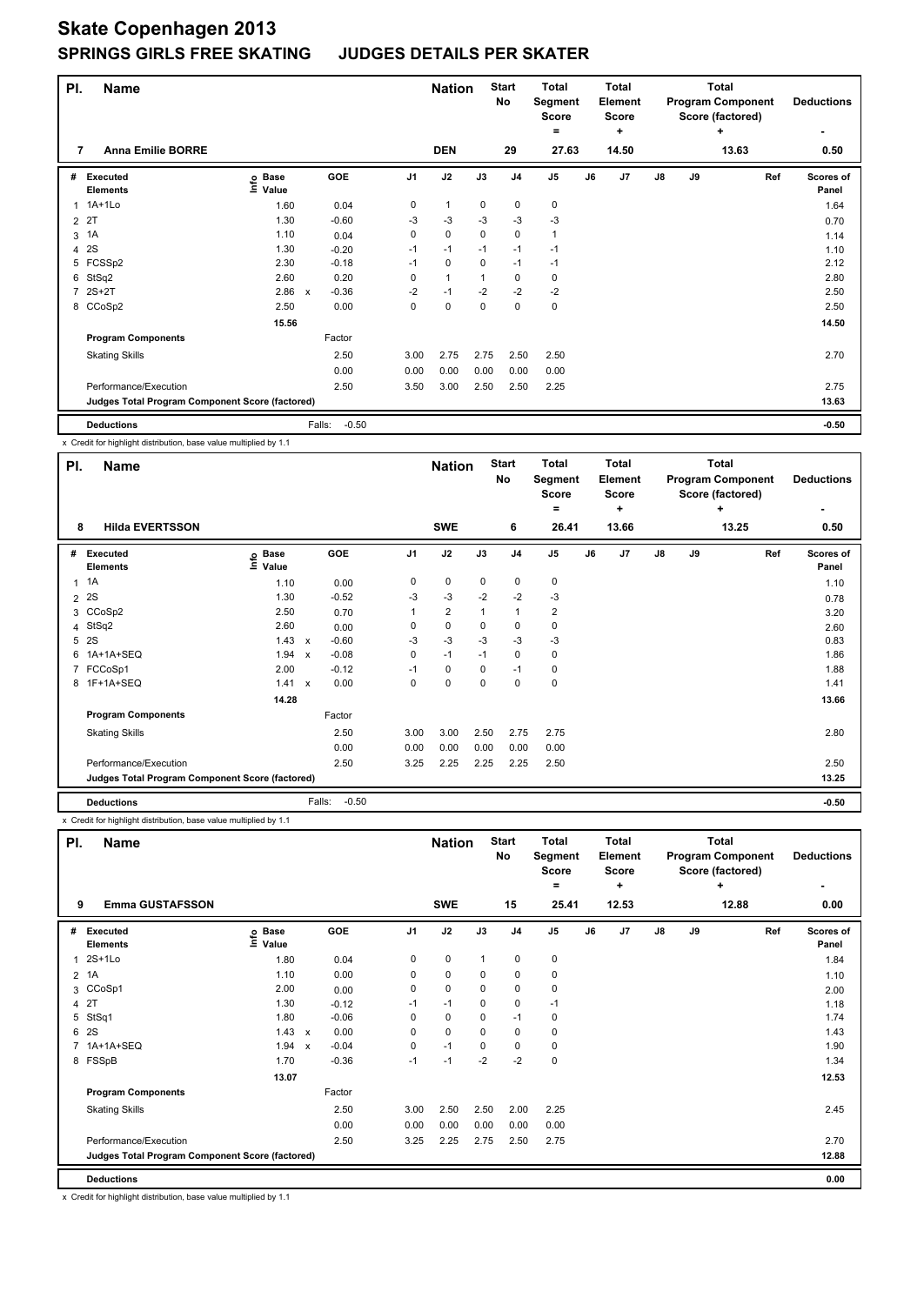| PI. | <b>Name</b>                                     |         |                      |                           |                   |                | <b>Nation</b> |             | <b>Start</b><br>No | <b>Total</b><br>Segment<br><b>Score</b><br>= |    | <b>Total</b><br>Element<br><b>Score</b><br>÷ |               |    | <b>Total</b><br><b>Program Component</b><br>Score (factored)<br>÷ | <b>Deductions</b>         |
|-----|-------------------------------------------------|---------|----------------------|---------------------------|-------------------|----------------|---------------|-------------|--------------------|----------------------------------------------|----|----------------------------------------------|---------------|----|-------------------------------------------------------------------|---------------------------|
| 10  | Freja Juel JENSEN                               |         |                      |                           |                   |                | <b>DEN</b>    |             | 5                  | 25.36                                        |    | 15.11                                        |               |    | 11.25                                                             | 1.00                      |
| #   | Executed<br><b>Elements</b>                     | ۴ů      | <b>Base</b><br>Value |                           | GOE               | J <sub>1</sub> | J2            | J3          | J <sub>4</sub>     | J <sub>5</sub>                               | J6 | J <sub>7</sub>                               | $\mathsf{J}8$ | J9 | Ref                                                               | <b>Scores of</b><br>Panel |
| 1   | 2Lo+2T                                          |         | 3.10                 |                           | $-0.84$           | $-2$           | $-3$          | $-3$        | $-3$               | $-3$                                         |    |                                              |               |    |                                                                   | 2.26                      |
|     | 2 2Lz+1A+SEQ                                    |         | 2.56                 |                           | $-0.42$           | $-3$           | $-2$          | $-1$        | 0                  | $-1$                                         |    |                                              |               |    |                                                                   | 2.14                      |
| 3   | 2Lz                                             | $\prec$ | 1.50                 |                           | $-0.90$           | $-3$           | $-3$          | -3          | $-3$               | $-3$                                         |    |                                              |               |    |                                                                   | 0.60                      |
|     | 4 FCCoSp2                                       |         | 2.50                 |                           | $-0.12$           | $-1$           | $-1$          | 0           | 0                  | 0                                            |    |                                              |               |    |                                                                   | 2.38                      |
| 5   | 2T                                              |         | 1.43                 | $\mathsf{x}$              | $-0.08$           | $-1$           | $-1$          | 0           | 0                  | 0                                            |    |                                              |               |    |                                                                   | 1.35                      |
| 6   | 2Lo                                             |         | 1.98                 | $\boldsymbol{\mathsf{x}}$ | 0.00              | 0              | $\mathbf 0$   | $\mathbf 0$ | $\mathbf 0$        | 0                                            |    |                                              |               |    |                                                                   | 1.98                      |
| 7   | StSq1                                           |         | 1.80                 |                           | 0.00              | 0              | 0             | 0           | 0                  | 0                                            |    |                                              |               |    |                                                                   | 1.80                      |
|     | 8 CCoSp2                                        |         | 2.50                 |                           | 0.10              | 0              | 1             | $\mathbf 0$ | $\mathbf 0$        | $\mathbf 0$                                  |    |                                              |               |    |                                                                   | 2.60                      |
|     |                                                 |         | 17.37                |                           |                   |                |               |             |                    |                                              |    |                                              |               |    |                                                                   | 15.11                     |
|     | <b>Program Components</b>                       |         |                      |                           | Factor            |                |               |             |                    |                                              |    |                                              |               |    |                                                                   |                           |
|     | <b>Skating Skills</b>                           |         |                      |                           | 2.50              | 2.50           | 2.25          | 2.00        | 2.25               | 2.50                                         |    |                                              |               |    |                                                                   | 2.30                      |
|     |                                                 |         |                      |                           | 0.00              | 0.00           | 0.00          | 0.00        | 0.00               | 0.00                                         |    |                                              |               |    |                                                                   |                           |
|     | Performance/Execution                           |         |                      |                           | 2.50              | 3.00           | 2.00          | 2.00        | 2.00               | 2.00                                         |    |                                              |               |    |                                                                   | 2.20                      |
|     | Judges Total Program Component Score (factored) |         |                      |                           |                   |                |               |             |                    |                                              |    |                                              |               |    |                                                                   | 11.25                     |
|     | <b>Deductions</b>                               |         |                      |                           | $-1.00$<br>Falls: |                |               |             |                    |                                              |    |                                              |               |    |                                                                   | $-1.00$                   |

< Under-rotated jump x Credit for highlight distribution, base value multiplied by 1.1

| PI. | <b>Name</b>                                     |                            |                         |                | <b>Nation</b> |             | <b>Start</b><br>No | <b>Total</b><br>Segment<br><b>Score</b><br>$=$ |    | <b>Total</b><br>Element<br><b>Score</b><br>٠ |               |    | <b>Total</b><br><b>Program Component</b><br>Score (factored)<br>٠ | <b>Deductions</b>         |
|-----|-------------------------------------------------|----------------------------|-------------------------|----------------|---------------|-------------|--------------------|------------------------------------------------|----|----------------------------------------------|---------------|----|-------------------------------------------------------------------|---------------------------|
| 11  | <b>Hanna ANDERSSON</b>                          |                            |                         |                | <b>SWE</b>    |             | 28                 | 25.16                                          |    | 13.28                                        |               |    | 11.88                                                             | 0.00                      |
|     | # Executed<br><b>Elements</b>                   | 은 Base<br>- Value<br>Value | GOE                     | J <sub>1</sub> | J2            | J3          | J <sub>4</sub>     | J <sub>5</sub>                                 | J6 | J7                                           | $\mathsf{J}8$ | J9 | Ref                                                               | <b>Scores of</b><br>Panel |
|     | $1 \t1A$                                        | 1.10                       | 0.00                    | 0              | $\pmb{0}$     | 0           | $\mathbf 0$        | 0                                              |    |                                              |               |    |                                                                   | 1.10                      |
|     | 2 2 S                                           | 1.30                       | $-0.16$                 | $-1$           | $-1$          | 0           | $-1$               | $-1$                                           |    |                                              |               |    |                                                                   | 1.14                      |
| 3   | 1A                                              | 1.10                       | 0.00                    | 0              | 0             | 0           | 0                  | 0                                              |    |                                              |               |    |                                                                   | 1.10                      |
| 4   | FSSp2                                           | 2.30                       | $-0.06$                 | $-1$           | 0             | 0           | 0                  | 0                                              |    |                                              |               |    |                                                                   | 2.24                      |
| 5   | StSq1                                           | 1.80                       | 0.00                    | 0              | $\mathbf 0$   | $\mathbf 0$ | $\mathbf 0$        | 0                                              |    |                                              |               |    |                                                                   | 1.80                      |
|     | 6 1Lz+1A+SEQ                                    | 1.50                       | $-0.04$<br>$\mathsf{x}$ | $-1$           | 0             | 0           | 0                  | 0                                              |    |                                              |               |    |                                                                   | 1.46                      |
|     | 7 1A+1A+SEQ                                     | 1.94 x                     | 0.00                    | 0              | $\mathbf 0$   | $\mathbf 0$ | $\mathbf 0$        | 0                                              |    |                                              |               |    |                                                                   | 1.94                      |
|     | 8 CCoSp2                                        | 2.50                       | 0.00                    | 0              | $\mathbf 0$   | $\Omega$    | $\mathbf 0$        | 0                                              |    |                                              |               |    |                                                                   | 2.50                      |
|     |                                                 | 13.54                      |                         |                |               |             |                    |                                                |    |                                              |               |    |                                                                   | 13.28                     |
|     | <b>Program Components</b>                       |                            | Factor                  |                |               |             |                    |                                                |    |                                              |               |    |                                                                   |                           |
|     | <b>Skating Skills</b>                           |                            | 2.50                    | 2.75           | 2.25          | 2.25        | 2.50               | 2.50                                           |    |                                              |               |    |                                                                   | 2.45                      |
|     |                                                 |                            | 0.00                    | 0.00           | 0.00          | 0.00        | 0.00               | 0.00                                           |    |                                              |               |    |                                                                   |                           |
|     | Performance/Execution                           |                            | 2.50                    | 3.00           | 2.00          | 2.25        | 2.00               | 2.25                                           |    |                                              |               |    |                                                                   | 2.30                      |
|     | Judges Total Program Component Score (factored) |                            |                         |                |               |             |                    |                                                |    |                                              |               |    |                                                                   | 11.88                     |
|     | <b>Deductions</b>                               |                            |                         |                |               |             |                    |                                                |    |                                              |               |    |                                                                   | 0.00                      |

x Credit for highlight distribution, base value multiplied by 1.1

| PI.            | <b>Name</b>                                     |                                  |                                      |                | <b>Nation</b> |             | <b>Start</b><br>No | <b>Total</b><br>Segment<br><b>Score</b><br>= |    | <b>Total</b><br><b>Element</b><br><b>Score</b><br>÷ |    |    | <b>Total</b><br><b>Program Component</b><br>Score (factored)<br>٠ | <b>Deductions</b>  |
|----------------|-------------------------------------------------|----------------------------------|--------------------------------------|----------------|---------------|-------------|--------------------|----------------------------------------------|----|-----------------------------------------------------|----|----|-------------------------------------------------------------------|--------------------|
| 12             | Victoria Westergaard Michailof CLAUSEN          |                                  |                                      |                | <b>DEN</b>    |             | 4                  | 24.80                                        |    | 12.67                                               |    |    | 12.63                                                             | 0.50               |
| #              | Executed<br><b>Elements</b>                     | <b>Base</b><br>e Base<br>⊆ Value | <b>GOE</b>                           | J <sub>1</sub> | J2            | J3          | J <sub>4</sub>     | J <sub>5</sub>                               | J6 | J7                                                  | J8 | J9 | Ref                                                               | Scores of<br>Panel |
| 1              | $1A+1Lo$                                        | 1.60                             | 0.00                                 | 0              | $\pmb{0}$     | $\mathbf 0$ | $\mathbf 0$        | $\pmb{0}$                                    |    |                                                     |    |    |                                                                   | 1.60               |
|                | 2 2F+1T                                         | 2.20                             | $-0.54$                              | $-2$           | $-1$          | $-2$        | $-2$               | $-2$                                         |    |                                                     |    |    |                                                                   | 1.66               |
|                | 3 CCoSp2                                        | 2.50                             | 0.04                                 | $\Omega$       | $\mathbf 0$   | $\mathbf 0$ | $-1$               | $\mathbf{1}$                                 |    |                                                     |    |    |                                                                   | 2.54               |
| 4              | 2Lo                                             | 1.98                             | $\mathsf{x}$<br>0.00                 | 0              | $\mathbf 0$   | 0           | $\mathbf 0$        | 0                                            |    |                                                     |    |    |                                                                   | 1.98               |
| 5              | 2S                                              | 1.43                             | $-0.60$<br>$\boldsymbol{\mathsf{x}}$ | -3             | $-3$          | -3          | -3                 | $-3$                                         |    |                                                     |    |    |                                                                   | 0.83               |
| 6              | FCCoSp2                                         | 2.50                             | $-0.24$                              | $-1$           | $-2$          | $-1$        | 0                  | 0                                            |    |                                                     |    |    |                                                                   | 2.26               |
| $\overline{7}$ | StSq1                                           | 1.80                             | 0.00                                 | 0              | $\mathbf 0$   | $\Omega$    | $\mathbf 0$        | $\mathbf 0$                                  |    |                                                     |    |    |                                                                   | 1.80               |
|                | 8 1A*+1Lo*                                      | $\star$<br>0.00                  | 0.00                                 |                |               |             |                    |                                              |    |                                                     |    |    |                                                                   | 0.00               |
|                |                                                 | 14.01                            |                                      |                |               |             |                    |                                              |    |                                                     |    |    |                                                                   | 12.67              |
|                | <b>Program Components</b>                       |                                  | Factor                               |                |               |             |                    |                                              |    |                                                     |    |    |                                                                   |                    |
|                | <b>Skating Skills</b>                           |                                  | 2.50                                 | 2.75           | 2.75          | 2.25        | 2.50               | 2.50                                         |    |                                                     |    |    |                                                                   | 2.55               |
|                |                                                 |                                  | 0.00                                 | 0.00           | 0.00          | 0.00        | 0.00               | 0.00                                         |    |                                                     |    |    |                                                                   |                    |
|                | Performance/Execution                           |                                  | 2.50                                 | 3.00           | 2.25          | 2.25        | 2.25               | 2.75                                         |    |                                                     |    |    |                                                                   | 2.50               |
|                | Judges Total Program Component Score (factored) |                                  |                                      |                |               |             |                    |                                              |    |                                                     |    |    |                                                                   | 12.63              |
|                | <b>Deductions</b>                               |                                  | Falls:                               | $-0.50$        |               |             |                    |                                              |    |                                                     |    |    |                                                                   | $-0.50$            |

\* Invalid element x Credit for highlight distribution, base value multiplied by 1.1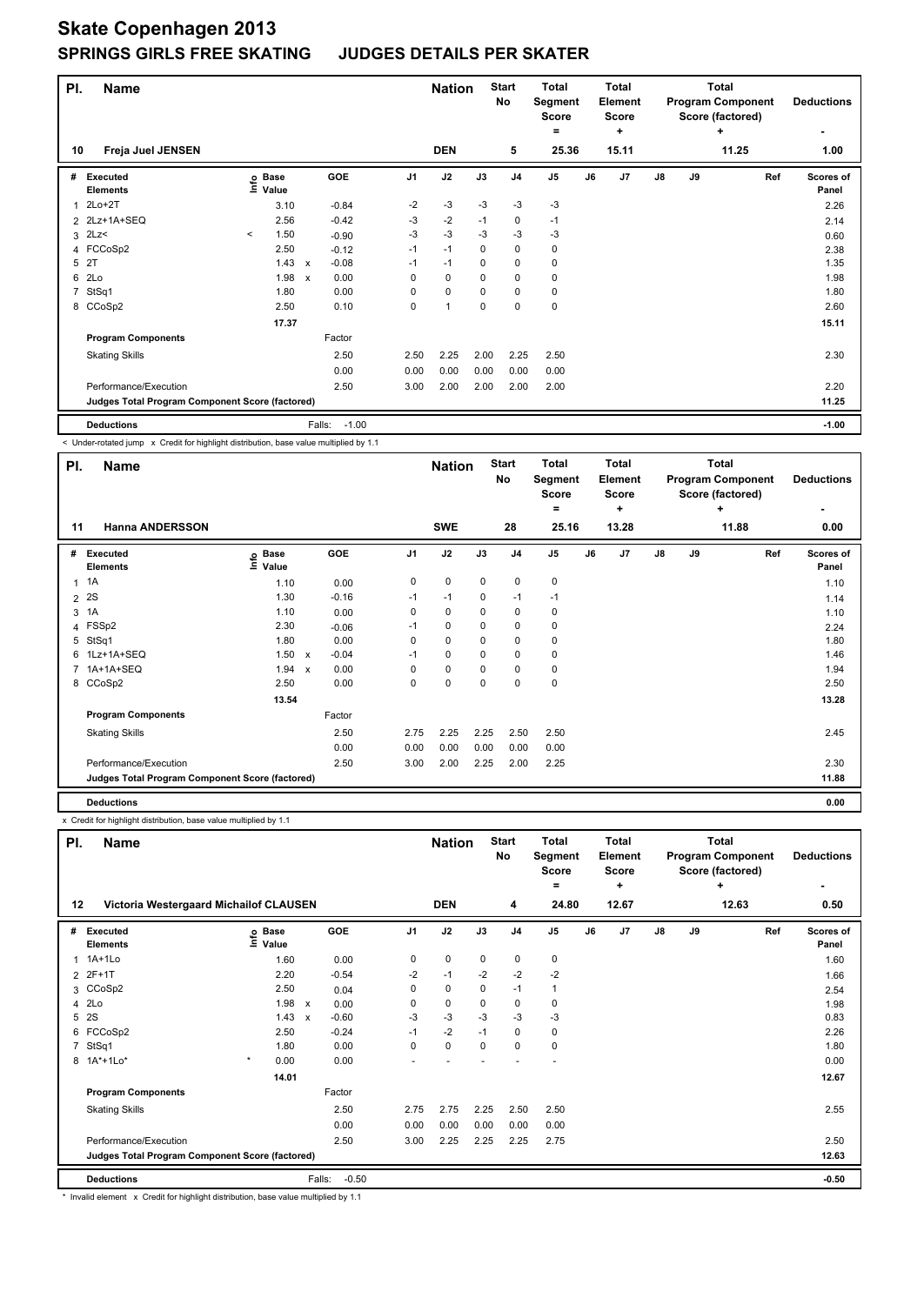| PI.            | <b>Name</b>                                     |                            |                           |         |                | <b>Nation</b> |             | <b>Start</b><br>No | <b>Total</b><br>Segment<br><b>Score</b><br>= |    | <b>Total</b><br>Element<br><b>Score</b><br>٠ |               |    | <b>Total</b><br><b>Program Component</b><br>Score (factored)<br>٠ | <b>Deductions</b>         |
|----------------|-------------------------------------------------|----------------------------|---------------------------|---------|----------------|---------------|-------------|--------------------|----------------------------------------------|----|----------------------------------------------|---------------|----|-------------------------------------------------------------------|---------------------------|
| 13             | Johanna AHL                                     |                            |                           |         |                | <b>SWE</b>    |             | 22                 | 24.65                                        |    | 12.27                                        |               |    | 12.38                                                             | 0.00                      |
| #              | Executed<br><b>Elements</b>                     | e Base<br>E Value<br>Value |                           | GOE     | J <sub>1</sub> | J2            | J3          | J <sub>4</sub>     | J <sub>5</sub>                               | J6 | J7                                           | $\mathsf{J}8$ | J9 | Ref                                                               | <b>Scores of</b><br>Panel |
| 1              | 2S                                              | 1.30                       |                           | 0.20    | 1              | $\mathbf{1}$  | 1           | $\overline{1}$     |                                              |    |                                              |               |    |                                                                   | 1.50                      |
| $\overline{2}$ | 1A                                              | 1.10                       |                           | 0.00    | 0              | 0             | 0           | 0                  | 0                                            |    |                                              |               |    |                                                                   | 1.10                      |
| 3              | StSqB                                           | 1.50                       |                           | $-0.06$ | -1             | 0             | 0           | $\mathbf 0$        | 0                                            |    |                                              |               |    |                                                                   | 1.44                      |
|                | 4 1A+1Lo                                        | 1.60                       |                           | 0.00    | 0              | $\pmb{0}$     | 0           | 0                  | 0                                            |    |                                              |               |    |                                                                   | 1.60                      |
| 5              | FCSpB                                           | 1.60                       |                           | $-0.72$ | $-2$           | $-2$          | -3          | $-3$               | $-2$                                         |    |                                              |               |    |                                                                   | 0.88                      |
| 6              | 1A+1A+SEQ                                       | 1.94                       | $\boldsymbol{\mathsf{x}}$ | 0.00    | 0              | $\mathbf 0$   | 0           | $\mathbf 0$        | 0                                            |    |                                              |               |    |                                                                   | 1.94                      |
| $\overline{7}$ | 2S                                              | 1.43                       | $\mathsf{x}$              | 0.00    | 0              | $\pmb{0}$     | 0           | $\mathbf 0$        | 0                                            |    |                                              |               |    |                                                                   | 1.43                      |
|                | 8 CCoSp2                                        | 2.50                       |                           | $-0.12$ | 0              | $\mathbf 0$   | $\mathbf 0$ | $-2$               | $\mathbf 0$                                  |    |                                              |               |    |                                                                   | 2.38                      |
|                |                                                 | 12.97                      |                           |         |                |               |             |                    |                                              |    |                                              |               |    |                                                                   | 12.27                     |
|                | <b>Program Components</b>                       |                            |                           | Factor  |                |               |             |                    |                                              |    |                                              |               |    |                                                                   |                           |
|                | <b>Skating Skills</b>                           |                            |                           | 2.50    | 3.00           | 2.75          | 2.25        | 2.50               | 3.00                                         |    |                                              |               |    |                                                                   | 2.70                      |
|                |                                                 |                            |                           | 0.00    | 0.00           | 0.00          | 0.00        | 0.00               | 0.00                                         |    |                                              |               |    |                                                                   |                           |
|                | Performance/Execution                           |                            |                           | 2.50    | 3.00           | 2.00          | 2.25        | 2.00               | 2.00                                         |    |                                              |               |    |                                                                   | 2.25                      |
|                | Judges Total Program Component Score (factored) |                            |                           |         |                |               |             |                    |                                              |    |                                              |               |    |                                                                   | 12.38                     |
|                | <b>Deductions</b>                               |                            |                           |         |                |               |             |                    |                                              |    |                                              |               |    |                                                                   | 0.00                      |

x Credit for highlight distribution, base value multiplied by 1.1

| PI. | <b>Name</b>                                     |                           |                      |                           |                   |                | <b>Nation</b> |      | <b>Start</b><br>No | <b>Total</b><br>Segment<br><b>Score</b><br>$=$ |    | <b>Total</b><br>Element<br><b>Score</b><br>÷ |               |    | <b>Total</b><br><b>Program Component</b><br>Score (factored)<br>٠ | <b>Deductions</b>  |
|-----|-------------------------------------------------|---------------------------|----------------------|---------------------------|-------------------|----------------|---------------|------|--------------------|------------------------------------------------|----|----------------------------------------------|---------------|----|-------------------------------------------------------------------|--------------------|
| 14  | <b>Siri Pataro NIELSEN</b>                      |                           |                      |                           |                   |                | <b>DEN</b>    |      | 3                  | 24.40                                          |    | 11.77                                        |               |    | 13.13                                                             | 0.50               |
|     | # Executed<br><b>Elements</b>                   | $\mathsf{Int}^\mathsf{o}$ | <b>Base</b><br>Value |                           | <b>GOE</b>        | J <sub>1</sub> | J2            | J3   | J <sub>4</sub>     | J5                                             | J6 | J7                                           | $\mathsf{J}8$ | J9 | Ref                                                               | Scores of<br>Panel |
|     | 1 2S+2Lo<<                                      | <<                        | 1.80                 |                           | $-0.40$           | $-2$           | $-2$          | $-2$ | $-2$               | $-2$                                           |    |                                              |               |    |                                                                   | 1.40               |
|     | $2$ 2Lo<                                        | $\prec$                   | 1.30                 |                           | $-0.90$           | $-3$           | $-3$          | $-3$ | $-3$               | $-3$                                           |    |                                              |               |    |                                                                   | 0.40               |
|     | 3 StSqB                                         |                           | 1.50                 |                           | $-0.06$           | 0              | 0             | 0    | $-1$               | 0                                              |    |                                              |               |    |                                                                   | 1.44               |
|     | 4 2S                                            |                           | 1.43                 | $\mathbf{x}$              | 0.00              | 0              | 0             | 0    | 0                  | 0                                              |    |                                              |               |    |                                                                   | 1.43               |
|     | 5 FCCoSp2                                       |                           | 2.50                 |                           | $-0.18$           | 0              | $-1$          | $-1$ | 0                  | $-1$                                           |    |                                              |               |    |                                                                   | 2.32               |
|     | 6 1A+1T                                         |                           | 1.65                 | $\mathbf{x}$              | 0.00              | 0              | 0             | 0    | $\mathbf 0$        | 0                                              |    |                                              |               |    |                                                                   | 1.65               |
|     | 7.2F<                                           | $\hat{}$                  | 1.43                 | $\boldsymbol{\mathsf{x}}$ | $-0.30$           | $-1$           | $-1$          | $-1$ | $-1$               | $-1$                                           |    |                                              |               |    |                                                                   | 1.13               |
|     | 8 CCoSp1                                        |                           | 2.00                 |                           | 0.00              | 0              | 0             | 0    | $\mathbf 0$        | 0                                              |    |                                              |               |    |                                                                   | 2.00               |
|     |                                                 |                           | 13.61                |                           |                   |                |               |      |                    |                                                |    |                                              |               |    |                                                                   | 11.77              |
|     | <b>Program Components</b>                       |                           |                      |                           | Factor            |                |               |      |                    |                                                |    |                                              |               |    |                                                                   |                    |
|     | <b>Skating Skills</b>                           |                           |                      |                           | 2.50              | 3.00           | 2.25          | 2.50 | 2.50               | 2.50                                           |    |                                              |               |    |                                                                   | 2.55               |
|     |                                                 |                           |                      |                           | 0.00              | 0.00           | 0.00          | 0.00 | 0.00               | 0.00                                           |    |                                              |               |    |                                                                   |                    |
|     | Performance/Execution                           |                           |                      |                           | 2.50              | 3.00           | 2.75          | 2.50 | 2.25               | 3.00                                           |    |                                              |               |    |                                                                   | 2.70               |
|     | Judges Total Program Component Score (factored) |                           |                      |                           |                   |                |               |      |                    |                                                |    |                                              |               |    |                                                                   | 13.13              |
|     | <b>Deductions</b>                               |                           |                      |                           | $-0.50$<br>Falls: |                |               |      |                    |                                                |    |                                              |               |    |                                                                   | $-0.50$            |

< Under-rotated jump << Downgraded jump x Credit for highlight distribution, base value multiplied by 1.1

| PI.            | <b>Name</b>                                     |         |                            |              |         |                | <b>Nation</b> |          | <b>Start</b><br>No | <b>Total</b><br>Segment<br><b>Score</b><br>= |    | <b>Total</b><br>Element<br><b>Score</b><br>٠ |               |    | Total<br><b>Program Component</b><br>Score (factored)<br>٠ | <b>Deductions</b>  |
|----------------|-------------------------------------------------|---------|----------------------------|--------------|---------|----------------|---------------|----------|--------------------|----------------------------------------------|----|----------------------------------------------|---------------|----|------------------------------------------------------------|--------------------|
| 15             | <b>Sofie KORSGAARD</b>                          |         |                            |              |         |                | <b>DEN</b>    |          | 20                 | 24.05                                        |    | 11.55                                        |               |    | 12.50                                                      | 0.00               |
| #              | <b>Executed</b><br><b>Elements</b>              |         | e Base<br>E Value<br>Value |              | GOE     | J <sub>1</sub> | J2            | J3       | J <sub>4</sub>     | J <sub>5</sub>                               | J6 | J7                                           | $\mathsf{J}8$ | J9 | Ref                                                        | Scores of<br>Panel |
| 1              | 2S+1A+SEQ                                       |         | 1.92                       |              | 0.00    | 0              | $\mathbf 0$   | 0        | 0                  | 0                                            |    |                                              |               |    |                                                            | 1.92               |
| $\overline{2}$ | 2F<                                             | $\prec$ | 1.30                       |              | $-0.42$ | $-2$           | $-1$          | $-2$     | $-1$               | $-1$                                         |    |                                              |               |    |                                                            | 0.88               |
| 3              | 2T<<                                            | <<      | 0.40                       |              | $-0.26$ | $-2$           | -3            | -3       | -3                 | $-2$                                         |    |                                              |               |    |                                                            | 0.14               |
|                | 4 2Lo<+2Lo<<                                    | <<      | 1.98                       | $\mathsf{x}$ | $-0.72$ | $-2$           | $-3$          | $-2$     | $-3$               | $-2$                                         |    |                                              |               |    |                                                            | 1.26               |
|                | 5 CCoSp2                                        |         | 2.50                       |              | 0.00    | 0              | 0             | 0        | 0                  | 0                                            |    |                                              |               |    |                                                            | 2.50               |
| 6              | FCCoSp2                                         |         | 2.50                       |              | $-0.24$ | $-1$           | $-1$          | $-1$     | $-1$               | 0                                            |    |                                              |               |    |                                                            | 2.26               |
| $\overline{7}$ | StSq1                                           |         | 1.80                       |              | 0.00    | $\Omega$       | 0             | $\Omega$ | $\mathbf 0$        | $\mathbf 0$                                  |    |                                              |               |    |                                                            | 1.80               |
| 8              | 2S<                                             | $\prec$ | 0.99                       | $\mathsf{x}$ | $-0.20$ | $-1$           | $-1$          | $-1$     | $-1$               | $-1$                                         |    |                                              |               |    |                                                            | 0.79               |
|                |                                                 |         | 13.39                      |              |         |                |               |          |                    |                                              |    |                                              |               |    |                                                            | 11.55              |
|                | <b>Program Components</b>                       |         |                            |              | Factor  |                |               |          |                    |                                              |    |                                              |               |    |                                                            |                    |
|                | <b>Skating Skills</b>                           |         |                            |              | 2.50    | 3.00           | 2.25          | 1.75     | 2.50               | 2.50                                         |    |                                              |               |    |                                                            | 2.40               |
|                |                                                 |         |                            |              | 0.00    | 0.00           | 0.00          | 0.00     | 0.00               | 0.00                                         |    |                                              |               |    |                                                            |                    |
|                | Performance/Execution                           |         |                            |              | 2.50    | 3.25           | 2.50          | 2.00     | 2.50               | 2.75                                         |    |                                              |               |    |                                                            | 2.60               |
|                | Judges Total Program Component Score (factored) |         |                            |              |         |                |               |          |                    |                                              |    |                                              |               |    |                                                            | 12.50              |
|                | <b>Deductions</b>                               |         |                            |              |         |                |               |          |                    |                                              |    |                                              |               |    |                                                            | 0.00               |

< Under-rotated jump << Downgraded jump x Credit for highlight distribution, base value multiplied by 1.1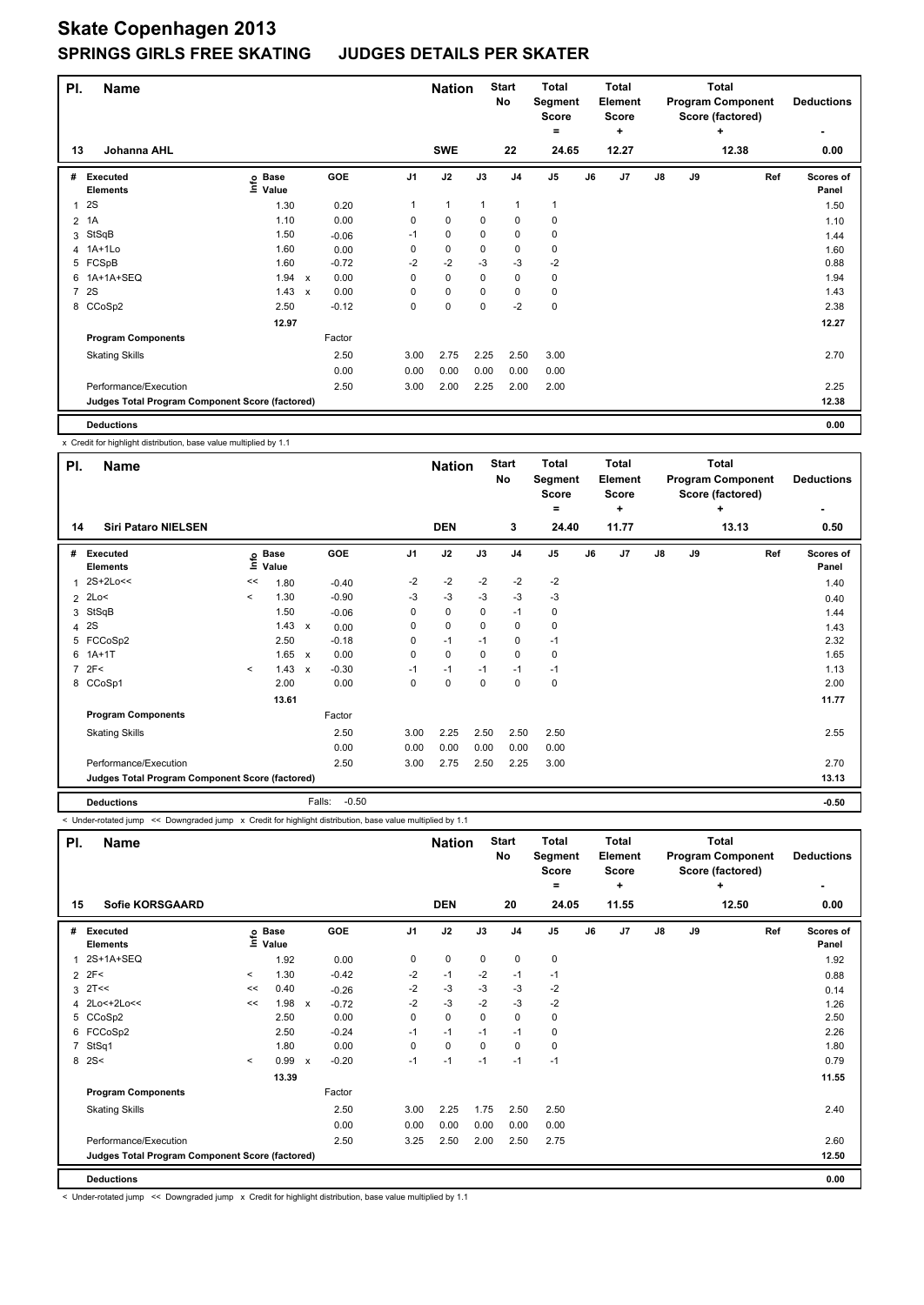| PI.            | <b>Name</b>                                     |                            |              |         |                | <b>Nation</b> |      | <b>Start</b><br>No | <b>Total</b><br>Segment<br>Score<br>۰ |    | Total<br>Element<br><b>Score</b><br>٠ |    |    | <b>Total</b><br><b>Program Component</b><br>Score (factored)<br>٠ | <b>Deductions</b>  |
|----------------|-------------------------------------------------|----------------------------|--------------|---------|----------------|---------------|------|--------------------|---------------------------------------|----|---------------------------------------|----|----|-------------------------------------------------------------------|--------------------|
| 16             | <b>Ida Olivia FABRICIUS</b>                     |                            |              |         |                | <b>DEN</b>    |      | 24                 | 23.77                                 |    | 11.64                                 |    |    | 12.13                                                             | 0.00               |
| #              | Executed<br><b>Elements</b>                     | e Base<br>⊆ Value<br>Value |              | GOE     | J <sub>1</sub> | J2            | J3   | J <sub>4</sub>     | J <sub>5</sub>                        | J6 | J7                                    | J8 | J9 | Ref                                                               | Scores of<br>Panel |
| $\overline{1}$ | 2S                                              | 1.30                       |              | 0.00    | 0              | $\pmb{0}$     | 0    | 0                  | 0                                     |    |                                       |    |    |                                                                   | 1.30               |
| $\overline{2}$ | 2T                                              | 1.30                       |              | $-0.12$ | $-1$           | $-1$          | $-1$ | 0                  | 0                                     |    |                                       |    |    |                                                                   | 1.18               |
|                | 3 2S+1T                                         | 1.70                       |              | 0.00    | 0              | 0             | 0    | $\mathbf 0$        | 0                                     |    |                                       |    |    |                                                                   | 1.70               |
|                | 4 1A                                            | 1.10                       |              | 0.00    | 0              | $\pmb{0}$     | 0    | 0                  | 0                                     |    |                                       |    |    |                                                                   | 1.10               |
| 5              | CCoSp2                                          | 2.50                       |              | $-0.18$ | $-1$           | 0             | 0    | $-2$               | 0                                     |    |                                       |    |    |                                                                   | 2.32               |
| 6              | $1A+2T$                                         | 2.64                       | $\mathsf{x}$ | $-0.40$ | $-2$           | $-2$          | $-2$ | $-2$               | $-2$                                  |    |                                       |    |    |                                                                   | 2.24               |
| 7              | StSq1                                           | 1.80                       |              | 0.00    | 0              | $\pmb{0}$     | 0    | $\mathbf 0$        | 0                                     |    |                                       |    |    |                                                                   | 1.80               |
|                | 8 FCoSp                                         | 0.00                       |              | 0.00    |                |               |      |                    |                                       |    |                                       |    |    |                                                                   | 0.00               |
|                |                                                 | 12.34                      |              |         |                |               |      |                    |                                       |    |                                       |    |    |                                                                   | 11.64              |
|                | <b>Program Components</b>                       |                            |              | Factor  |                |               |      |                    |                                       |    |                                       |    |    |                                                                   |                    |
|                | <b>Skating Skills</b>                           |                            |              | 2.50    | 2.75           | 2.25          | 2.25 | 2.25               | 2.50                                  |    |                                       |    |    |                                                                   | 2.40               |
|                |                                                 |                            |              | 0.00    | 0.00           | 0.00          | 0.00 | 0.00               | 0.00                                  |    |                                       |    |    |                                                                   |                    |
|                | Performance/Execution                           |                            |              | 2.50    | 3.00           | 2.50          | 2.50 | 2.00               | 2.25                                  |    |                                       |    |    |                                                                   | 2.45               |
|                | Judges Total Program Component Score (factored) |                            |              |         |                |               |      |                    |                                       |    |                                       |    |    |                                                                   | 12.13              |
|                | <b>Deductions</b>                               |                            |              |         |                |               |      |                    |                                       |    |                                       |    |    |                                                                   | 0.00               |

x Credit for highlight distribution, base value multiplied by 1.1

| PI. | Name                                            |       |                            |              |                   |                | <b>Nation</b> |      | <b>Start</b><br>No | <b>Total</b><br>Segment<br><b>Score</b><br>$=$ |    | Total<br>Element<br><b>Score</b><br>÷ |    |    | <b>Total</b><br><b>Program Component</b><br>Score (factored)<br>٠ | <b>Deductions</b>  |
|-----|-------------------------------------------------|-------|----------------------------|--------------|-------------------|----------------|---------------|------|--------------------|------------------------------------------------|----|---------------------------------------|----|----|-------------------------------------------------------------------|--------------------|
| 17  | <b>Vilma WESTERMARK</b>                         |       |                            |              |                   |                | <b>SWE</b>    |      | 11                 | 23.52                                          |    | 11.01                                 |    |    | 13.01                                                             | 0.50               |
| #   | Executed<br><b>Elements</b>                     |       | e Base<br>E Value<br>Value |              | GOE               | J <sub>1</sub> | J2            | J3   | J <sub>4</sub>     | J <sub>5</sub>                                 | J6 | J7                                    | J8 | J9 | Ref                                                               | Scores of<br>Panel |
|     | 1 1A+1A+SEQ                                     |       | 1.76                       |              | 0.20              | 1              | 1             | 1    | 1                  | 1                                              |    |                                       |    |    |                                                                   | 1.96               |
|     | 2 2S+1T                                         |       | 1.70                       |              | $-0.08$           | 0              | $-1$          | 0    | $\mathbf 0$        | $-1$                                           |    |                                       |    |    |                                                                   | 1.62               |
|     | 3 FCSp                                          |       | 0.00                       |              | 0.00              |                |               |      |                    |                                                |    |                                       |    |    |                                                                   | 0.00               |
|     | 4 2Lo<                                          | $\,<$ | 1.43                       | $\mathbf{x}$ | $-0.90$           | $-3$           | $-3$          | $-3$ | $-3$               | -3                                             |    |                                       |    |    |                                                                   | 0.53               |
|     | 5 2S                                            |       | 1.43                       | $\mathbf{x}$ | $-0.16$           | $-1$           | $-1$          | $-1$ | 0                  | $-1$                                           |    |                                       |    |    |                                                                   | 1.27               |
|     | 6 CCoSp2                                        |       | 2.50                       |              | $-0.06$           | 0              | $-1$          | 0    | $\mathbf 0$        | 0                                              |    |                                       |    |    |                                                                   | 2.44               |
|     | 7 StSq1                                         |       | 1.80                       |              | 0.14              | 0              | $-1$          | 1    | 1                  | 0                                              |    |                                       |    |    |                                                                   | 1.94               |
|     | 8 1A                                            |       | 1.21                       | $\mathsf{x}$ | 0.04              | 1              | 0             | 0    | 0                  | 0                                              |    |                                       |    |    |                                                                   | 1.25               |
|     |                                                 |       | 11.83                      |              |                   |                |               |      |                    |                                                |    |                                       |    |    |                                                                   | 11.01              |
|     | <b>Program Components</b>                       |       |                            |              | Factor            |                |               |      |                    |                                                |    |                                       |    |    |                                                                   |                    |
|     | <b>Skating Skills</b>                           |       |                            |              | 2.50              | 3.25           | 2.25          | 2.75 | 3.00               | 2.50                                           |    |                                       |    |    |                                                                   | 2.75               |
|     |                                                 |       |                            |              | 0.00              | 0.00           | 0.00          | 0.00 | 0.00               | 0.00                                           |    |                                       |    |    |                                                                   |                    |
|     | Performance/Execution                           |       |                            |              | 2.50              | 3.25           | 2.00          | 2.50 | 2.50               | 2.00                                           |    |                                       |    |    |                                                                   | 2.45               |
|     | Judges Total Program Component Score (factored) |       |                            |              |                   |                |               |      |                    |                                                |    |                                       |    |    |                                                                   | 13.01              |
|     | <b>Deductions</b>                               |       |                            |              | $-0.50$<br>Falls: |                |               |      |                    |                                                |    |                                       |    |    |                                                                   | $-0.50$            |

< Under-rotated jump x Credit for highlight distribution, base value multiplied by 1.1

| PI.            | <b>Name</b>                                     |                              |              |                | <b>Nation</b>            |                | <b>Start</b><br><b>No</b> | <b>Total</b><br>Segment<br>Score<br>= |    | <b>Total</b><br>Element<br>Score<br>٠ |               |    | <b>Total</b><br><b>Program Component</b><br>Score (factored)<br>÷ | <b>Deductions</b>  |
|----------------|-------------------------------------------------|------------------------------|--------------|----------------|--------------------------|----------------|---------------------------|---------------------------------------|----|---------------------------------------|---------------|----|-------------------------------------------------------------------|--------------------|
| 18             | <b>Ines ANDERSSON</b>                           |                              |              |                | <b>SWE</b>               |                | 21                        | 22.64                                 |    | 10.26                                 |               |    | 12.88                                                             | 0.50               |
| #              | <b>Executed</b><br><b>Elements</b>              | <b>Base</b><br>١nfo<br>Value | <b>GOE</b>   | J <sub>1</sub> | J2                       | J3             | J <sub>4</sub>            | J <sub>5</sub>                        | J6 | J <sub>7</sub>                        | $\mathsf{J}8$ | J9 | Ref                                                               | Scores of<br>Panel |
| $\mathbf{1}$   | 2S                                              | 1.30                         | $-0.04$      | 0              | $-1$                     | 0              | $\mathbf 0$               | $\pmb{0}$                             |    |                                       |               |    |                                                                   | 1.26               |
| $\overline{2}$ | 1A                                              | 1.10                         |              | 0.00<br>0      | $\mathbf 0$              | $\mathbf 0$    | $\mathbf 0$               | $\pmb{0}$                             |    |                                       |               |    |                                                                   | 1.10               |
| 3              | CCoSp2                                          | 2.50                         |              | 0.50           | $\overline{1}$           | $\overline{1}$ | $\overline{1}$            | 1                                     |    |                                       |               |    |                                                                   | 3.00               |
| 4              | 2S+SEQ                                          | 1.14                         | $\mathsf{x}$ | 0<br>0.00      | $\mathbf 0$              | 0              | $\mathbf 0$               | $\pmb{0}$                             |    |                                       |               |    |                                                                   | 1.14               |
| 5              | StSq                                            | 0.00                         |              | 0.00<br>٠      | $\overline{\phantom{a}}$ | ٠              | ٠                         | ٠                                     |    |                                       |               |    |                                                                   | 0.00               |
| 6              | 1A+1A+SEQ                                       | 1.94                         | $\mathsf{x}$ | 0.00<br>0      | $\mathbf 0$              | $\mathbf 0$    | $\mathbf 0$               | $\pmb{0}$                             |    |                                       |               |    |                                                                   | 1.94               |
| $\overline{7}$ | 1Lz*+2Lo<<*                                     | $\star$<br>0.00              |              | 0.00<br>٠      | ٠                        | ٠              |                           | ٠                                     |    |                                       |               |    |                                                                   | 0.00               |
|                | 8 FCSSp1                                        | 1.90                         | $-0.08$      | 0              | $-1$                     | 0              | $-2$                      | $\mathbf{1}$                          |    |                                       |               |    |                                                                   | 1.82               |
|                |                                                 | 9.88                         |              |                |                          |                |                           |                                       |    |                                       |               |    |                                                                   | 10.26              |
|                | <b>Program Components</b>                       |                              | Factor       |                |                          |                |                           |                                       |    |                                       |               |    |                                                                   |                    |
|                | <b>Skating Skills</b>                           |                              |              | 2.50<br>3.25   | 2.25                     | 2.25           | 2.50                      | 2.75                                  |    |                                       |               |    |                                                                   | 2.60               |
|                |                                                 |                              |              | 0.00<br>0.00   | 0.00                     | 0.00           | 0.00                      | 0.00                                  |    |                                       |               |    |                                                                   |                    |
|                | Performance/Execution                           |                              |              | 2.50<br>3.25   | 2.25                     | 2.50           | 2.50                      | 2.25                                  |    |                                       |               |    |                                                                   | 2.55               |
|                | Judges Total Program Component Score (factored) |                              |              |                |                          |                |                           |                                       |    |                                       |               |    |                                                                   | 12.88              |
|                | <b>Deductions</b>                               |                              | Falls:       | $-0.50$        |                          |                |                           |                                       |    |                                       |               |    |                                                                   | $-0.50$            |

<< Downgraded jump \* Invalid element x Credit for highlight distribution, base value multiplied by 1.1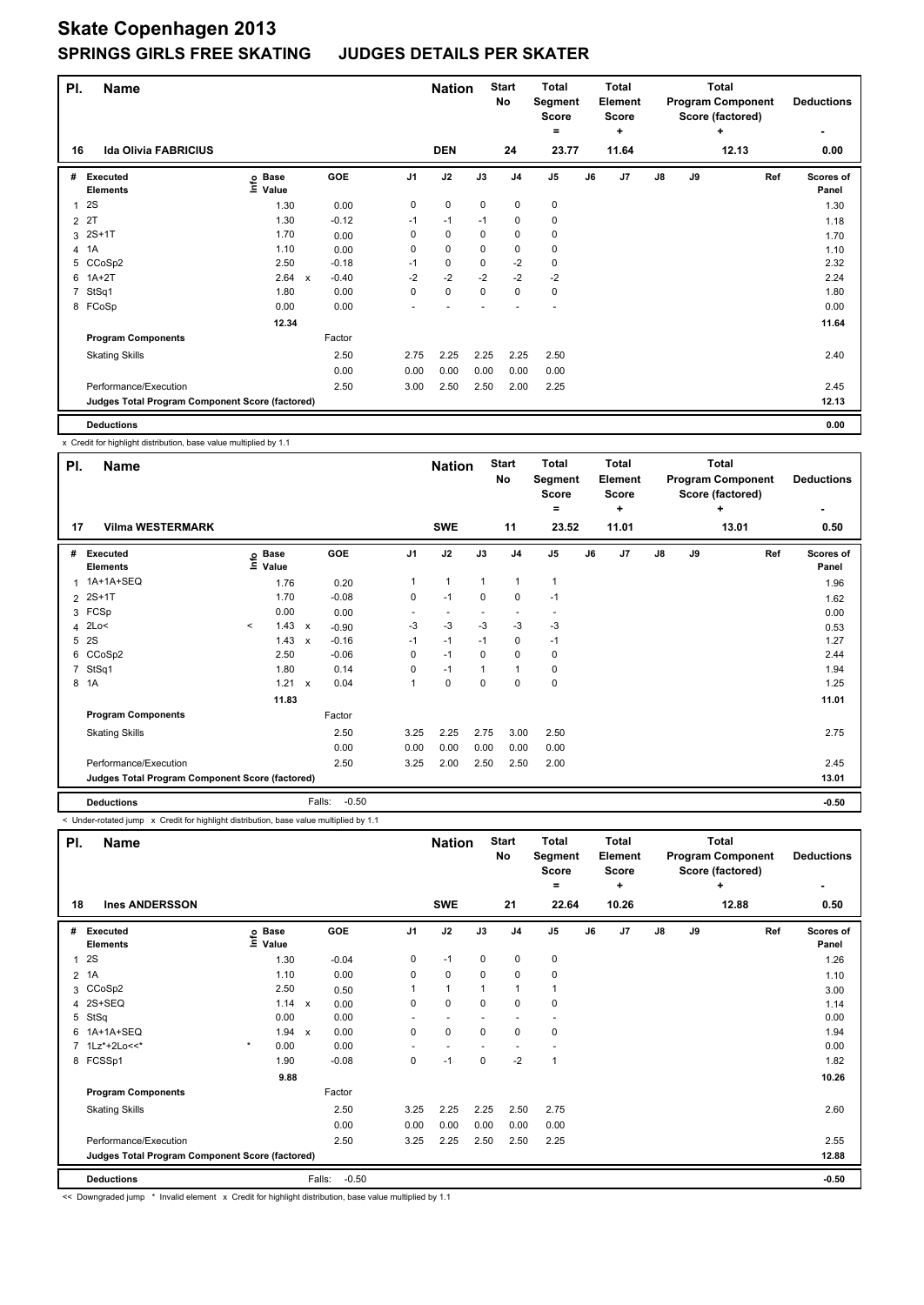| PI. | <b>Name</b>                                     |       |                            |                           |         |                | <b>Nation</b>            |             | <b>Start</b><br>No       | <b>Total</b><br>Segment<br>Score<br>۰ |    | <b>Total</b><br>Element<br><b>Score</b><br>٠ |    |    | <b>Total</b><br><b>Program Component</b><br>Score (factored)<br>٠ | <b>Deductions</b>         |
|-----|-------------------------------------------------|-------|----------------------------|---------------------------|---------|----------------|--------------------------|-------------|--------------------------|---------------------------------------|----|----------------------------------------------|----|----|-------------------------------------------------------------------|---------------------------|
| 19  | Lina Mengshu Barstad GOLBERG                    |       |                            |                           |         |                | <b>NOR</b>               |             | 18                       | 22.10                                 |    | 9.72                                         |    |    | 12.38                                                             | 0.00                      |
| #   | Executed<br><b>Elements</b>                     |       | e Base<br>⊆ Value<br>Value |                           | GOE     | J <sub>1</sub> | J2                       | J3          | J <sub>4</sub>           | J <sub>5</sub>                        | J6 | J7                                           | J8 | J9 | Ref                                                               | <b>Scores of</b><br>Panel |
| 1   | 2Lo<+1T                                         | $\,<$ | 1.70                       |                           | $-0.54$ | $-2$           | $-2$                     | $-1$        | $-2$                     | $-2$                                  |    |                                              |    |    |                                                                   | 1.16                      |
|     | $2$ 2F<<                                        | <<    | 0.50                       |                           | $-0.26$ | $-2$           | $-3$                     | $-2$        | $-3$                     | $-3$                                  |    |                                              |    |    |                                                                   | 0.24                      |
| 3   | 1A                                              |       | 1.10                       |                           | 0.00    | 0              | $\pmb{0}$                | 0           | 0                        | 0                                     |    |                                              |    |    |                                                                   | 1.10                      |
|     | 4 FSSp                                          |       | 0.00                       |                           | 0.00    | ٠              | $\overline{\phantom{a}}$ |             | $\overline{\phantom{a}}$ |                                       |    |                                              |    |    |                                                                   | 0.00                      |
| 5   | $1A+1T$                                         |       | 1.65                       | $\boldsymbol{\mathsf{x}}$ | $-0.48$ | $-2$           | $-3$                     | $-2$        | -3                       | $-2$                                  |    |                                              |    |    |                                                                   | 1.17                      |
| 6   | <b>2S</b>                                       |       | 1.43                       | $\mathsf{x}$              | $-0.08$ | $-1$           | $-1$                     | $\mathbf 0$ | $\mathbf 0$              | 0                                     |    |                                              |    |    |                                                                   | 1.35                      |
| 7   | StSq1                                           |       | 1.80                       |                           | 0.30    | 0              | $\mathbf 0$              |             | $\mathbf{1}$             | $\mathbf{1}$                          |    |                                              |    |    |                                                                   | 2.10                      |
|     | 8 CCoSp2                                        |       | 2.50                       |                           | 0.10    | 0              | $\mathbf{1}$             | 0           | $\mathbf 0$              | 0                                     |    |                                              |    |    |                                                                   | 2.60                      |
|     |                                                 |       | 10.68                      |                           |         |                |                          |             |                          |                                       |    |                                              |    |    |                                                                   | 9.72                      |
|     | <b>Program Components</b>                       |       |                            |                           | Factor  |                |                          |             |                          |                                       |    |                                              |    |    |                                                                   |                           |
|     | <b>Skating Skills</b>                           |       |                            |                           | 2.50    | 2.75           | 2.25                     | 2.50        | 2.50                     | 2.50                                  |    |                                              |    |    |                                                                   | 2.50                      |
|     |                                                 |       |                            |                           | 0.00    | 0.00           | 0.00                     | 0.00        | 0.00                     | 0.00                                  |    |                                              |    |    |                                                                   |                           |
|     | Performance/Execution                           |       |                            |                           | 2.50    | 3.00           | 2.00                     | 2.50        | 2.75                     | 2.00                                  |    |                                              |    |    |                                                                   | 2.45                      |
|     | Judges Total Program Component Score (factored) |       |                            |                           |         |                |                          |             |                          |                                       |    |                                              |    |    |                                                                   | 12.38                     |
|     | <b>Deductions</b>                               |       |                            |                           |         |                |                          |             |                          |                                       |    |                                              |    |    |                                                                   | 0.00                      |

< Under-rotated jump << Downgraded jump x Credit for highlight distribution, base value multiplied by 1.1

| PI.         | <b>Name</b>                                     |                            |                           |         |      | <b>Nation</b> |      | <b>Start</b><br>No | <b>Total</b><br>Segment<br><b>Score</b><br>= |    | <b>Total</b><br>Element<br><b>Score</b><br>٠ |               |    | <b>Total</b><br><b>Program Component</b><br>Score (factored)<br>٠ | <b>Deductions</b>         |
|-------------|-------------------------------------------------|----------------------------|---------------------------|---------|------|---------------|------|--------------------|----------------------------------------------|----|----------------------------------------------|---------------|----|-------------------------------------------------------------------|---------------------------|
| 20          | <b>Elin ABRAHAMSSON</b>                         |                            |                           |         |      | <b>SWE</b>    |      | 10                 | 21.39                                        |    | 9.14                                         |               |    | 12.25                                                             | 0.00                      |
| #           | Executed<br><b>Elements</b>                     | e Base<br>E Value<br>Value |                           | GOE     | J1   | J2            | J3   | J <sub>4</sub>     | J <sub>5</sub>                               | J6 | J7                                           | $\mathsf{J}8$ | J9 | Ref                                                               | <b>Scores of</b><br>Panel |
|             | $1 \t1A$                                        | 1.10                       |                           | 0.00    | 0    | 0             | 0    | 0                  | 0                                            |    |                                              |               |    |                                                                   | 1.10                      |
|             | 2 1Lo+1Lo                                       | 1.00                       |                           | 0.00    | 0    | 0             | 0    | 0                  | 0                                            |    |                                              |               |    |                                                                   | 1.00                      |
|             | 3 FSSpB                                         | 1.70                       |                           | $-0.72$ | $-2$ | $-3$          | $-2$ | $-3$               | $-2$                                         |    |                                              |               |    |                                                                   | 0.98                      |
|             | 4 1Lz+1A+SEQ                                    | 1.50                       | $\boldsymbol{\mathsf{x}}$ | 0.00    | 0    | $\mathbf 0$   | 0    | 0                  | 0                                            |    |                                              |               |    |                                                                   | 1.50                      |
|             | 5 1F                                            | 0.55                       | $\mathbf{x}$              | 0.00    | 0    | 0             | 0    | 0                  | 0                                            |    |                                              |               |    |                                                                   | 0.55                      |
|             | 6 2S                                            | 1.43                       | $\mathsf{x}$              | $-0.44$ | $-2$ | $-2$          | $-2$ | $-2$               | $-3$                                         |    |                                              |               |    |                                                                   | 0.99                      |
| $7^{\circ}$ | StSqB                                           | 1.50                       |                           | $-0.12$ | $-1$ | $-1$          | 0    | 0                  | 0                                            |    |                                              |               |    |                                                                   | 1.38                      |
|             | 8 CCoSpB                                        | 1.70                       |                           | $-0.06$ | 0    | $-1$          | 0    | 0                  | 0                                            |    |                                              |               |    |                                                                   | 1.64                      |
|             |                                                 | 10.48                      |                           |         |      |               |      |                    |                                              |    |                                              |               |    |                                                                   | 9.14                      |
|             | <b>Program Components</b>                       |                            |                           | Factor  |      |               |      |                    |                                              |    |                                              |               |    |                                                                   |                           |
|             | <b>Skating Skills</b>                           |                            |                           | 2.50    | 2.25 | 2.50          | 2.25 | 2.50               | 2.50                                         |    |                                              |               |    |                                                                   | 2.40                      |
|             |                                                 |                            |                           | 0.00    | 0.00 | 0.00          | 0.00 | 0.00               | 0.00                                         |    |                                              |               |    |                                                                   |                           |
|             | Performance/Execution                           |                            |                           | 2.50    | 2.25 | 2.25          | 2.25 | 2.75               | 3.00                                         |    |                                              |               |    |                                                                   | 2.50                      |
|             | Judges Total Program Component Score (factored) |                            |                           |         |      |               |      |                    |                                              |    |                                              |               |    |                                                                   | 12.25                     |
|             | <b>Deductions</b>                               |                            |                           |         |      |               |      |                    |                                              |    |                                              |               |    |                                                                   | 0.00                      |

x Credit for highlight distribution, base value multiplied by 1.1

| PI.            | <b>Name</b>                                     |    |                      |                           |         |                | <b>Nation</b> |             | <b>Start</b><br>No | <b>Total</b><br>Segment<br>Score<br>= |    | Total<br><b>Element</b><br><b>Score</b><br>÷ |               |    | <b>Total</b><br><b>Program Component</b><br>Score (factored)<br>٠ | <b>Deductions</b>         |
|----------------|-------------------------------------------------|----|----------------------|---------------------------|---------|----------------|---------------|-------------|--------------------|---------------------------------------|----|----------------------------------------------|---------------|----|-------------------------------------------------------------------|---------------------------|
| 21             | <b>Megan RHODES</b>                             |    |                      |                           |         |                | <b>GBR</b>    |             | 27                 | 20.91                                 |    | 8.78                                         |               |    | 12.13                                                             | 0.00                      |
| #              | <b>Executed</b><br><b>Elements</b>              | e  | <b>Base</b><br>Value |                           | GOE     | J <sub>1</sub> | J2            | J3          | J <sub>4</sub>     | J <sub>5</sub>                        | J6 | J <sub>7</sub>                               | $\mathsf{J}8$ | J9 | Ref                                                               | <b>Scores of</b><br>Panel |
| 1              | 2S                                              |    | 1.30                 |                           | 0.00    | 0              | $\pmb{0}$     | 0           | 0                  | 0                                     |    |                                              |               |    |                                                                   | 1.30                      |
| $\overline{2}$ | 2F<<                                            | << | 0.50                 |                           | $-0.30$ | -3             | $-3$          | $-3$        | $-3$               | $-3$                                  |    |                                              |               |    |                                                                   | 0.20                      |
| 3              | 2T<<                                            | << | 0.40                 |                           | $-0.30$ | $-3$           | $-3$          | $-3$        | $-3$               | $-3$                                  |    |                                              |               |    |                                                                   | 0.10                      |
| 4              | CCoSp2                                          |    | 2.50                 |                           | $-0.06$ | 0              | $-1$          | $\mathbf 0$ | 0                  | 0                                     |    |                                              |               |    |                                                                   | 2.44                      |
| 5              | StSq1                                           |    | 1.80                 |                           | 0.00    | 0              | $\mathbf 0$   | $\mathbf 0$ | $\mathbf 0$        | $\mathbf 0$                           |    |                                              |               |    |                                                                   | 1.80                      |
| 6              | 1A                                              |    | 1.21                 | $\boldsymbol{\mathsf{x}}$ | $-0.08$ | 0              | $\mathbf 0$   | $-1$        | $\mathbf 0$        | $-1$                                  |    |                                              |               |    |                                                                   | 1.13                      |
| $\overline{7}$ | 2Lo<<                                           | << | 0.55                 | $\boldsymbol{\mathsf{x}}$ | $-0.20$ | $-2$           | $-2$          | $-2$        | $-2$               | $-2$                                  |    |                                              |               |    |                                                                   | 0.35                      |
|                | 8 FCCoSp1                                       |    | 2.00                 |                           | $-0.54$ | $-2$           | $-2$          | $-2$        | $-2$               | $-1$                                  |    |                                              |               |    |                                                                   | 1.46                      |
|                |                                                 |    | 10.26                |                           |         |                |               |             |                    |                                       |    |                                              |               |    |                                                                   | 8.78                      |
|                | <b>Program Components</b>                       |    |                      |                           | Factor  |                |               |             |                    |                                       |    |                                              |               |    |                                                                   |                           |
|                | <b>Skating Skills</b>                           |    |                      |                           | 2.50    | 3.25           | 2.25          | 2.25        | 2.25               | 2.25                                  |    |                                              |               |    |                                                                   | 2.45                      |
|                |                                                 |    |                      |                           | 0.00    | 0.00           | 0.00          | 0.00        | 0.00               | 0.00                                  |    |                                              |               |    |                                                                   |                           |
|                | Performance/Execution                           |    |                      |                           | 2.50    | 3.50           | 2.25          | 2.00        | 2.00               | 2.25                                  |    |                                              |               |    |                                                                   | 2.40                      |
|                | Judges Total Program Component Score (factored) |    |                      |                           |         |                |               |             |                    |                                       |    |                                              |               |    |                                                                   | 12.13                     |
|                | <b>Deductions</b>                               |    |                      |                           |         |                |               |             |                    |                                       |    |                                              |               |    |                                                                   | 0.00                      |

<< Downgraded jump x Credit for highlight distribution, base value multiplied by 1.1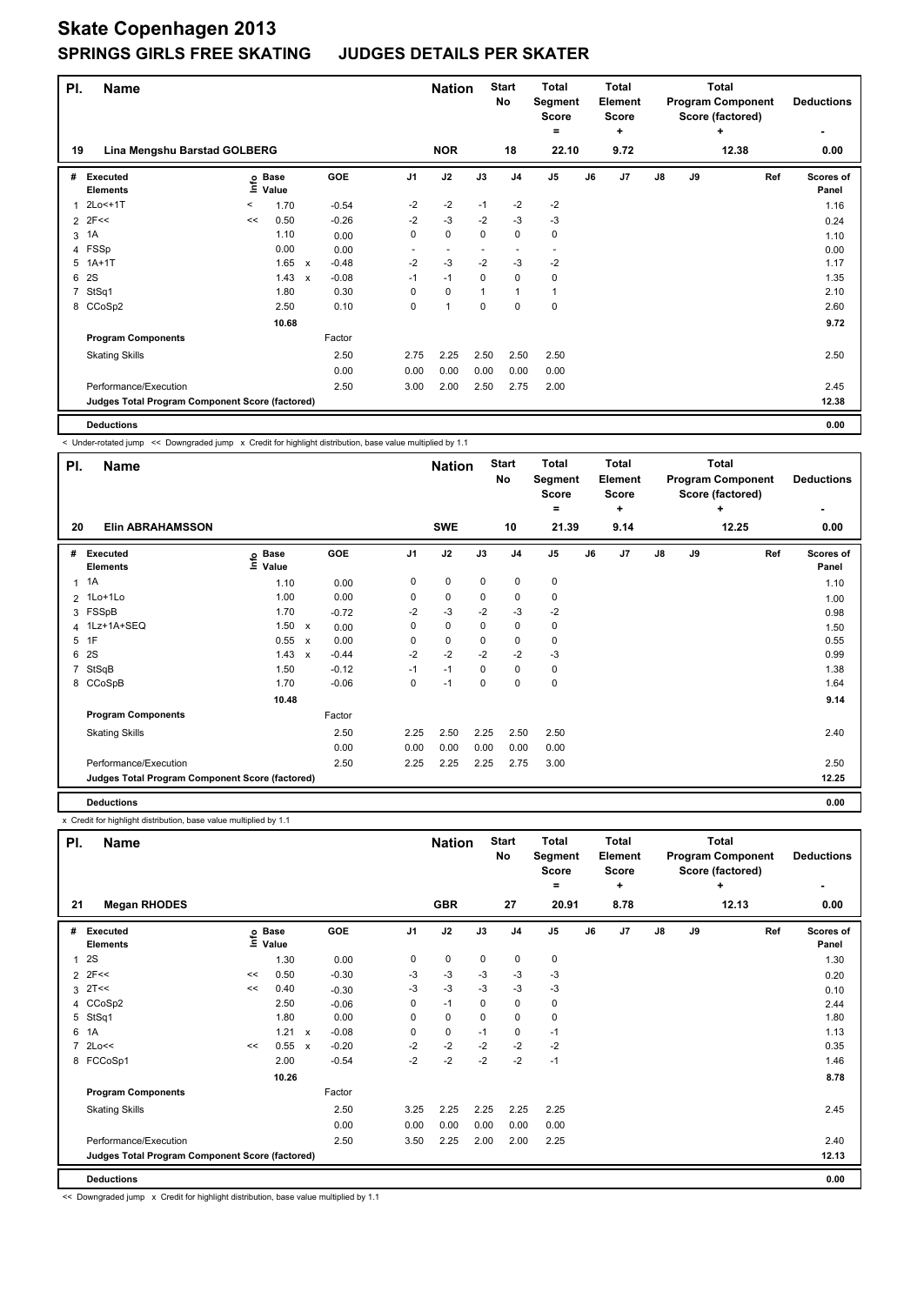| PI.            | <b>Name</b>                                     |                                  |                           |         |                | <b>Nation</b> |             | <b>Start</b><br>No | <b>Total</b><br>Segment<br>Score<br>= |    | <b>Total</b><br>Element<br><b>Score</b><br>٠ |               |    | <b>Total</b><br><b>Program Component</b><br>Score (factored)<br>٠ | <b>Deductions</b>         |
|----------------|-------------------------------------------------|----------------------------------|---------------------------|---------|----------------|---------------|-------------|--------------------|---------------------------------------|----|----------------------------------------------|---------------|----|-------------------------------------------------------------------|---------------------------|
| 22             | <b>Disa GLENVIK</b>                             |                                  |                           |         |                | <b>SWE</b>    |             | 12                 | 20.86                                 |    | 10.10                                        |               |    | 10.76                                                             | 0.00                      |
| #              | Executed<br><b>Elements</b>                     | <b>Base</b><br>$ln f$ o<br>Value |                           | GOE     | J <sub>1</sub> | J2            | J3          | J <sub>4</sub>     | J <sub>5</sub>                        | J6 | J <sub>7</sub>                               | $\mathsf{J}8$ | J9 | Ref                                                               | <b>Scores of</b><br>Panel |
| 1              | 1A+1A+SEQ                                       | 1.76                             |                           | 0.00    | 0              | $\mathbf 0$   | $\mathbf 0$ | $\mathbf 0$        | $\pmb{0}$                             |    |                                              |               |    |                                                                   | 1.76                      |
| $\overline{2}$ | $2S+1T$                                         | 1.70                             |                           | $-0.08$ | $-1$           | $-1$          | $\mathbf 0$ | $\mathbf 0$        | 0                                     |    |                                              |               |    |                                                                   | 1.62                      |
| 3              | FCSp                                            | 0.00                             |                           | 0.00    | ٠              |               |             |                    |                                       |    |                                              |               |    |                                                                   | 0.00                      |
| 4              | 1A                                              | 1.10                             |                           | $-0.20$ | $-1$           | $-1$          | $-1$        | $-1$               | $-1$                                  |    |                                              |               |    |                                                                   | 0.90                      |
| 5              | StSq1                                           | 1.80                             |                           | $-0.30$ | $-1$           | $-1$          | $-1$        | $-1$               | $-1$                                  |    |                                              |               |    |                                                                   | 1.50                      |
| 6              | 1Lo                                             | 0.55                             | $\boldsymbol{\mathsf{x}}$ | 0.00    | 0              | $\mathbf 0$   | 0           | $\mathbf 0$        | 0                                     |    |                                              |               |    |                                                                   | 0.55                      |
| $\overline{7}$ | 2S                                              | 1.43                             | $\boldsymbol{\mathsf{x}}$ | $-0.04$ | $-1$           | $\mathbf 0$   | $\mathbf 0$ | $\mathbf 0$        | $\mathbf 0$                           |    |                                              |               |    |                                                                   | 1.39                      |
|                | 8 CCoSp2                                        | 2.50                             |                           | $-0.12$ | 0              | 0             | 0           | $-2$               | 0                                     |    |                                              |               |    |                                                                   | 2.38                      |
|                |                                                 | 10.84                            |                           |         |                |               |             |                    |                                       |    |                                              |               |    |                                                                   | 10.10                     |
|                | <b>Program Components</b>                       |                                  |                           | Factor  |                |               |             |                    |                                       |    |                                              |               |    |                                                                   |                           |
|                | <b>Skating Skills</b>                           |                                  |                           | 2.50    | 2.25           | 2.25          | 2.25        | 2.25               | 2.25                                  |    |                                              |               |    |                                                                   | 2.25                      |
|                |                                                 |                                  |                           | 0.00    | 0.00           | 0.00          | 0.00        | 0.00               | 0.00                                  |    |                                              |               |    |                                                                   |                           |
|                | Performance/Execution                           |                                  |                           | 2.50    | 2.25           | 2.00          | 2.00        | 1.75               | 2.25                                  |    |                                              |               |    |                                                                   | 2.05                      |
|                | Judges Total Program Component Score (factored) |                                  |                           |         |                |               |             |                    |                                       |    |                                              |               |    |                                                                   | 10.76                     |
|                | <b>Deductions</b>                               |                                  |                           |         |                |               |             |                    |                                       |    |                                              |               |    |                                                                   | 0.00                      |

x Credit for highlight distribution, base value multiplied by 1.1

| PI. | <b>Name</b>                                     |                            |                                      |                | <b>Nation</b> |      | <b>Start</b><br>No | <b>Total</b><br>Segment<br><b>Score</b><br>$\equiv$ |    | <b>Total</b><br>Element<br><b>Score</b><br>÷ |               |    | Total<br><b>Program Component</b><br>Score (factored)<br>÷ | <b>Deductions</b>  |
|-----|-------------------------------------------------|----------------------------|--------------------------------------|----------------|---------------|------|--------------------|-----------------------------------------------------|----|----------------------------------------------|---------------|----|------------------------------------------------------------|--------------------|
| 23  | <b>Emilia BENJAMINSSON</b>                      |                            |                                      |                | <b>SWE</b>    |      | 9                  | 20.41                                               |    | 9.03                                         |               |    | 11.38                                                      | 0.00               |
|     | # Executed<br><b>Elements</b>                   | e Base<br>E Value<br>Value | GOE                                  | J <sub>1</sub> | J2            | J3   | J <sub>4</sub>     | J <sub>5</sub>                                      | J6 | J7                                           | $\mathsf{J}8$ | J9 | Ref                                                        | Scores of<br>Panel |
|     | 12S                                             | 1.30                       | $-0.12$                              | $-1$           | $-1$          | 0    | $\pmb{0}$          | $-1$                                                |    |                                              |               |    |                                                            | 1.18               |
|     | 2 1A                                            | 1.10                       | 0.00                                 | 0              | $\mathbf 0$   | 0    | 0                  | 0                                                   |    |                                              |               |    |                                                            | 1.10               |
|     | 3 FCSpB                                         | 1.60                       | $-0.12$                              | $-1$           | 0             | 0    | $-1$               | 0                                                   |    |                                              |               |    |                                                            | 1.48               |
|     | 4 StSq                                          | 0.00                       | 0.00                                 |                |               |      |                    |                                                     |    |                                              |               |    |                                                            | 0.00               |
| 5   | 1A+1A+SEQ                                       | 1.94                       | $-0.20$<br>$\mathbf{x}$              | $-1$           | $-1$          | $-1$ | $-1$               | $-1$                                                |    |                                              |               |    |                                                            | 1.74               |
|     | 6 1F+1A+SEQ                                     | 1.41                       | $-0.20$<br>$\boldsymbol{\mathsf{x}}$ | $-1$           | $-1$          | $-1$ | $-1$               | $-1$                                                |    |                                              |               |    |                                                            | 1.21               |
|     | 7 2S*+SEQ                                       | $\star$<br>0.00            | 0.00                                 |                |               |      |                    |                                                     |    |                                              |               |    |                                                            | 0.00               |
|     | 8 CCoSp2                                        | 2.50                       | $-0.18$                              | $-1$           | $-1$          | $-1$ | $\mathbf 0$        | 0                                                   |    |                                              |               |    |                                                            | 2.32               |
|     |                                                 | 9.85                       |                                      |                |               |      |                    |                                                     |    |                                              |               |    |                                                            | 9.03               |
|     | <b>Program Components</b>                       |                            | Factor                               |                |               |      |                    |                                                     |    |                                              |               |    |                                                            |                    |
|     | <b>Skating Skills</b>                           |                            | 2.50                                 | 2.25           | 2.25          | 2.50 | 2.50               | 2.25                                                |    |                                              |               |    |                                                            | 2.35               |
|     |                                                 |                            | 0.00                                 | 0.00           | 0.00          | 0.00 | 0.00               | 0.00                                                |    |                                              |               |    |                                                            |                    |
|     | Performance/Execution                           |                            | 2.50                                 | 2.50           | 1.75          | 2.50 | 2.00               | 2.25                                                |    |                                              |               |    |                                                            | 2.20               |
|     | Judges Total Program Component Score (factored) |                            |                                      |                |               |      |                    |                                                     |    |                                              |               |    |                                                            | 11.38              |
|     | <b>Deductions</b>                               |                            |                                      |                |               |      |                    |                                                     |    |                                              |               |    |                                                            | 0.00               |

\* Invalid element x Credit for highlight distribution, base value multiplied by 1.1

| PI.            | <b>Name</b>                                     |         |                      |              |                   |                | <b>Nation</b>  |             | <b>Start</b><br>No | <b>Total</b><br>Segment<br><b>Score</b><br>= |    | <b>Total</b><br>Element<br><b>Score</b><br>٠ |               |    | <b>Total</b><br><b>Program Component</b><br>Score (factored)<br>÷ | <b>Deductions</b>  |
|----------------|-------------------------------------------------|---------|----------------------|--------------|-------------------|----------------|----------------|-------------|--------------------|----------------------------------------------|----|----------------------------------------------|---------------|----|-------------------------------------------------------------------|--------------------|
| 24             | <b>Frederikke KRISTENSEN</b>                    |         |                      |              |                   |                | <b>DEN</b>     |             | 19                 | 20.12                                        |    | 9.24                                         |               |    | 11.88                                                             | 1.00               |
| #              | Executed<br><b>Elements</b>                     | ۴ů      | <b>Base</b><br>Value |              | <b>GOE</b>        | J <sub>1</sub> | J2             | J3          | J <sub>4</sub>     | J <sub>5</sub>                               | J6 | J7                                           | $\mathsf{J}8$ | J9 | Ref                                                               | Scores of<br>Panel |
| 1              | 2S                                              |         | 1.30                 |              | 0.00              | 0              | 0              | 0           | 0                  | 0                                            |    |                                              |               |    |                                                                   | 1.30               |
| 2              | 2T                                              |         | 1.30                 |              | $-0.60$           | $-3$           | $-3$           | $-3$        | $-3$               | $-3$                                         |    |                                              |               |    |                                                                   | 0.70               |
| 3              | StSq1                                           |         | 1.80                 |              | 0.00              | 0              | $\mathbf 0$    | 0           | 0                  | 0                                            |    |                                              |               |    |                                                                   | 1.80               |
| 4              | 2S<+SEQ                                         | $\prec$ | 0.79                 | $\mathsf{x}$ | $-0.36$           | $-2$           | $-1$           | $-2$        | $-3$               | $-1$                                         |    |                                              |               |    |                                                                   | 0.43               |
|                | 5 CCoSp1                                        |         | 2.00                 |              | 0.00              | 0              | $\mathbf 0$    | $\mathbf 0$ | $\mathbf 0$        | 0                                            |    |                                              |               |    |                                                                   | 2.00               |
| 6              | 1A                                              |         | 1.21                 | $\mathsf{x}$ | 0.16              | 1              | $\overline{1}$ | 0           | $\overline{1}$     |                                              |    |                                              |               |    |                                                                   | 1.37               |
| $\overline{7}$ | FCCoSp1                                         |         | 2.00                 |              | $-0.36$           | $-1$           | $-2$           | 0           | $-2$               | $-1$                                         |    |                                              |               |    |                                                                   | 1.64               |
|                |                                                 |         | 10.40                |              |                   |                |                |             |                    |                                              |    |                                              |               |    |                                                                   | 9.24               |
|                | <b>Program Components</b>                       |         |                      |              | Factor            |                |                |             |                    |                                              |    |                                              |               |    |                                                                   |                    |
|                | <b>Skating Skills</b>                           |         |                      |              | 2.50              | 2.50           | 2.50           | 2.00        | 2.25               | 2.25                                         |    |                                              |               |    |                                                                   | 2.30               |
|                |                                                 |         |                      |              | 0.00              | 0.00           | 0.00           | 0.00        | 0.00               | 0.00                                         |    |                                              |               |    |                                                                   |                    |
|                | Performance/Execution                           |         |                      |              | 2.50              | 2.75           | 3.00           | 2.00        | 2.00               | 2.50                                         |    |                                              |               |    |                                                                   | 2.45               |
|                | Judges Total Program Component Score (factored) |         |                      |              |                   |                |                |             |                    |                                              |    |                                              |               |    |                                                                   | 11.88              |
|                | <b>Deductions</b>                               |         |                      |              | $-1.00$<br>Falls: |                |                |             |                    |                                              |    |                                              |               |    |                                                                   | $-1.00$            |

< Under-rotated jump x Credit for highlight distribution, base value multiplied by 1.1